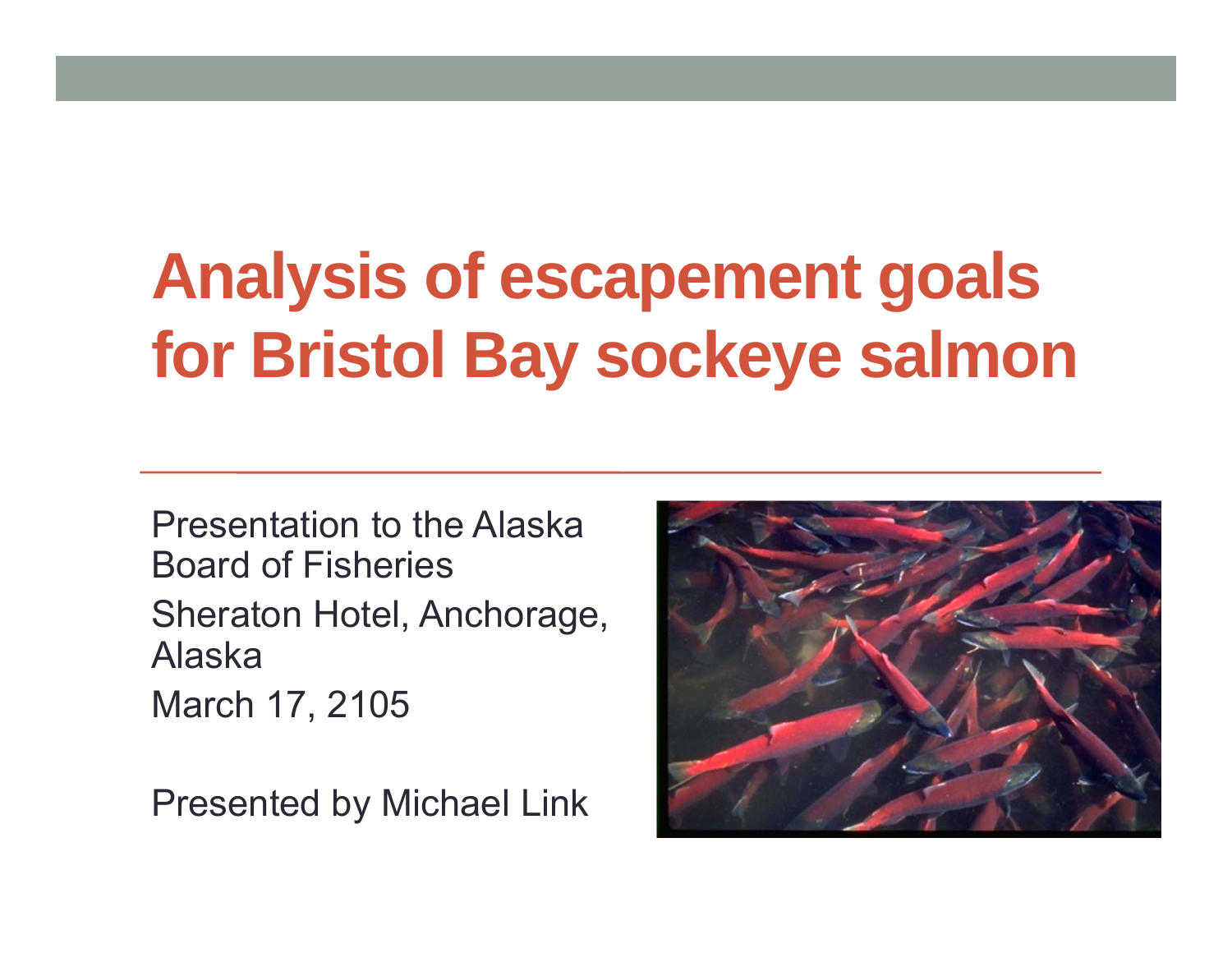## Two Study Components

- An Evaluation of Approaches to setting Biological Escapement Goals (BEGs)
- Analysis of Four Escapement Goal Policies taking into Account Biological and Economic Factors (SEGs, OEGs)

Two reports available at www.bbedc.com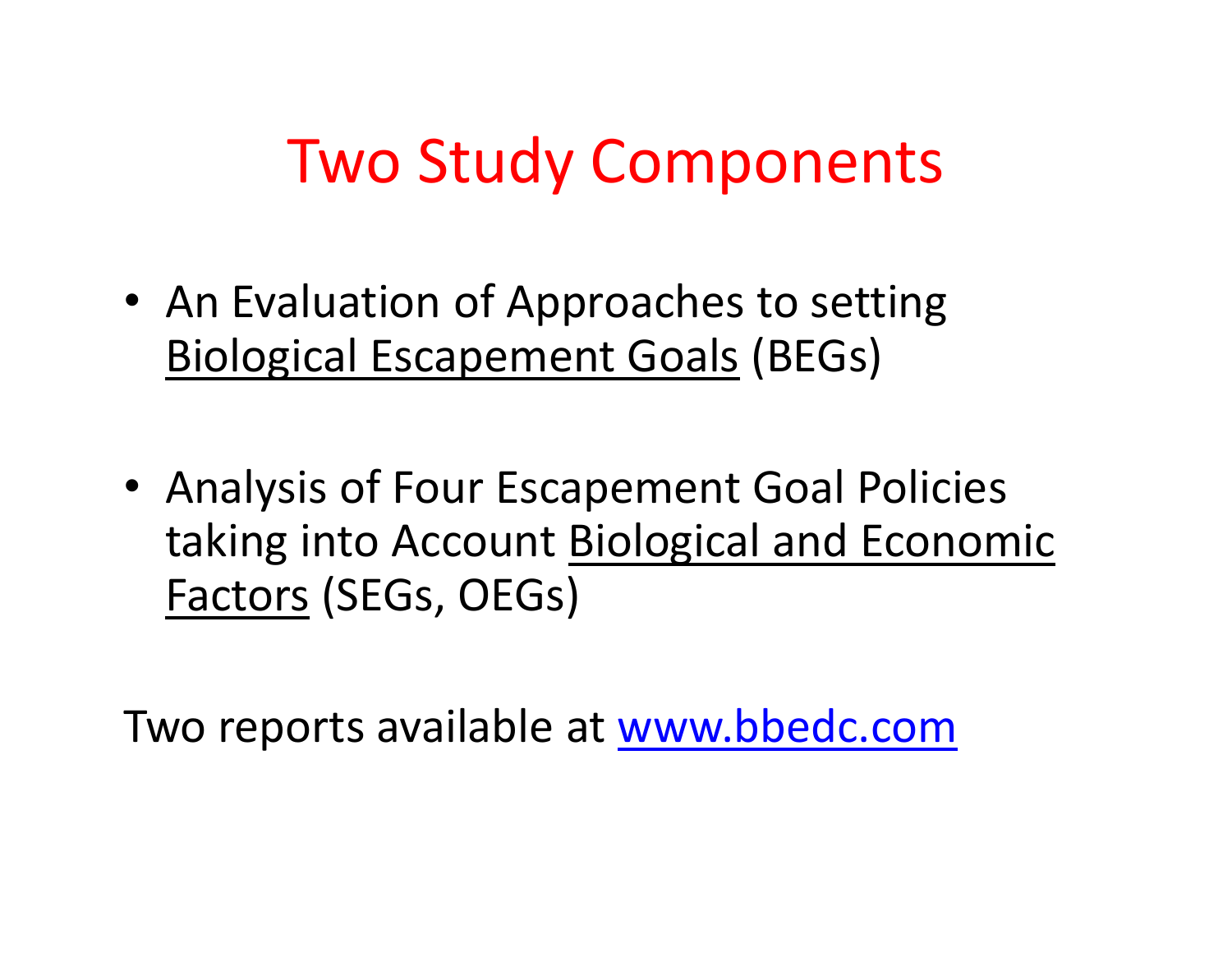# Study Team and Advisory Panel

#### BEG evaluation

–— Curry Cunningham, Ray Hilborn, Daniel Schindler

#### Evaluation of escapement goal policies

- • Biological and Management Modeling
	- – $-$  Curry Cunningham and Ray Hilborn
- Economic Modeling
	- –Jocelyn Wang and Chris Anderson

### Advisory Panel

**Jeff Regnart**, **Fritz Johnson**, **Matt Luck, Abe Williams**, **Vince Webste**r, **Michael Link,** Bill Monroe, John Heins, John Boggs, Matt Reimer *(6 of 10 here this evening)*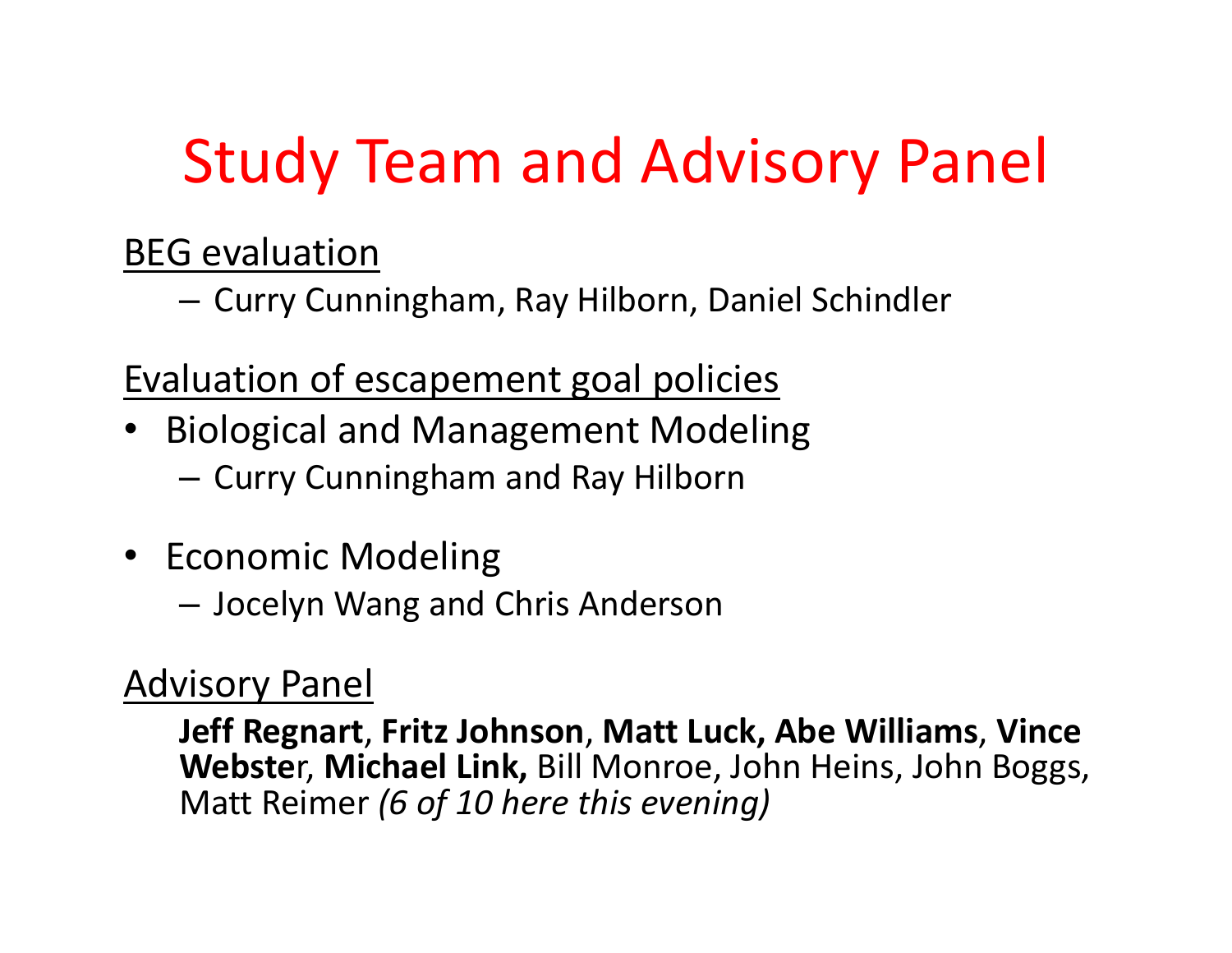# Funding

- Bristol Bay Economic Development Corporation, ~80%
- Bristol Bay Regional Seafood Development Association, 20%

Managed through BBEDC's Bristol Bay Science and Research Institute (BBSRI)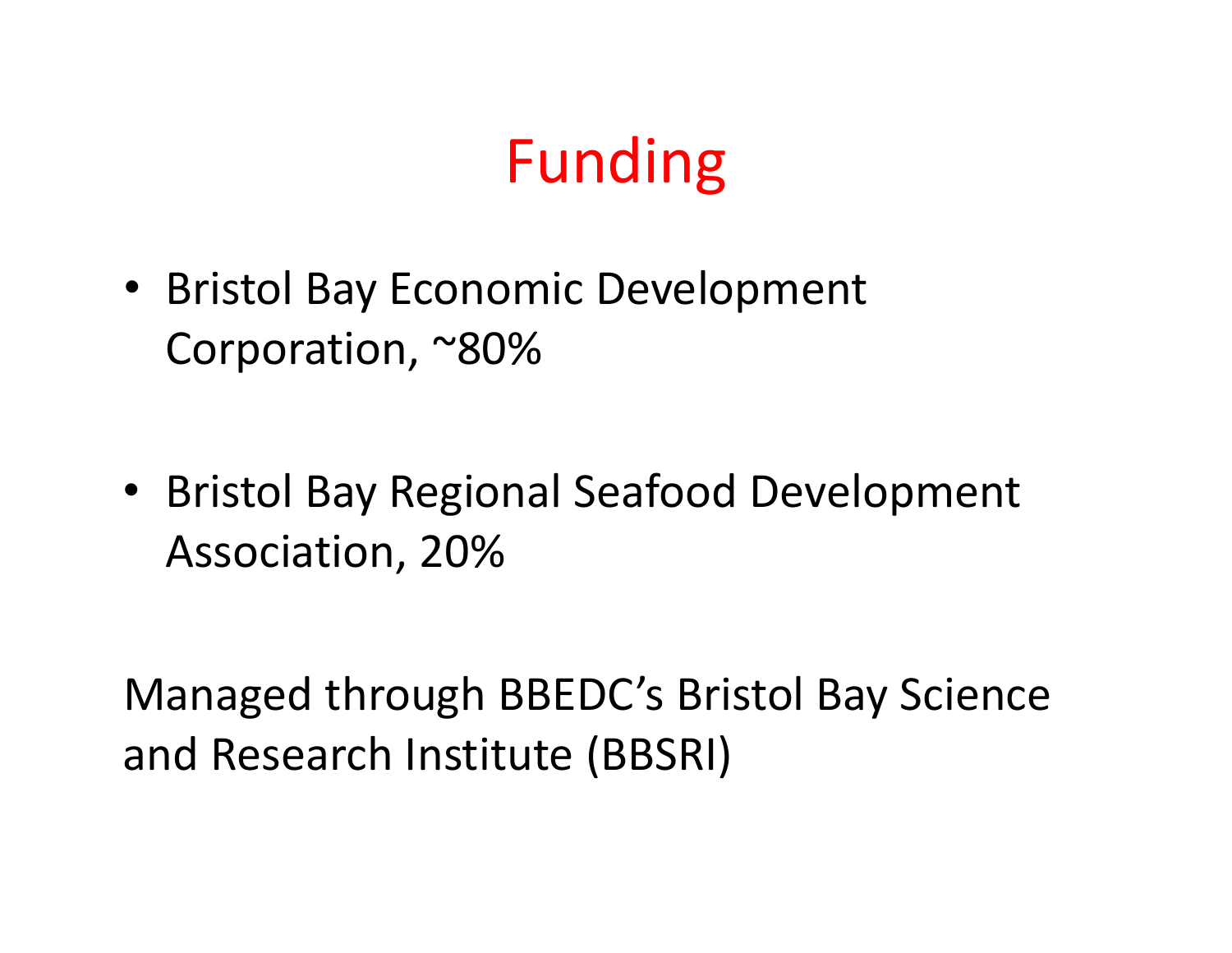## Goals of Presentation

- Appreciate that fish and fishery dynamics influence benefits from different escapement goals in the Bay
- Selected key findings
- Advisory Panel recommendations
- Provide Board and others an opportunity to ask questions about the study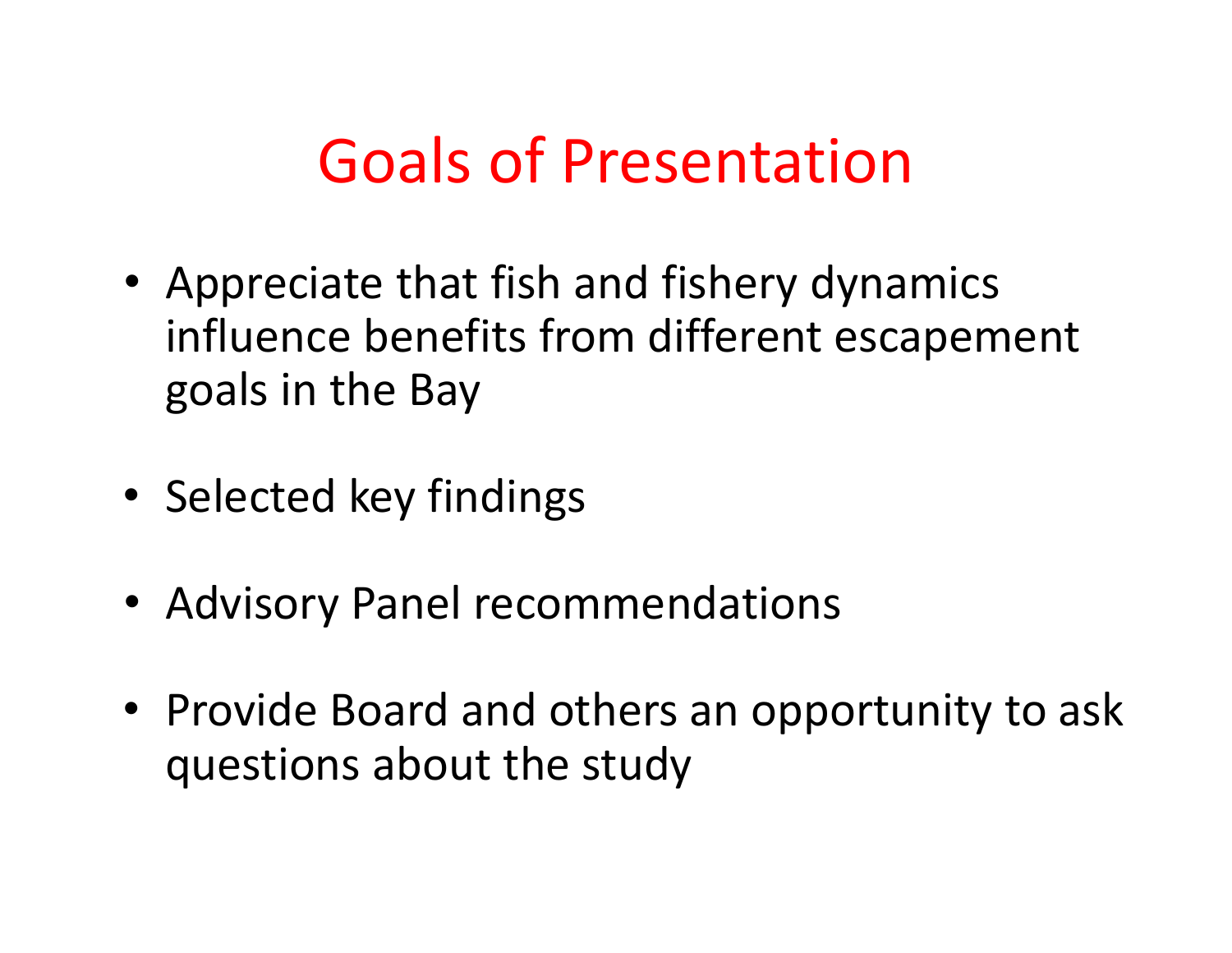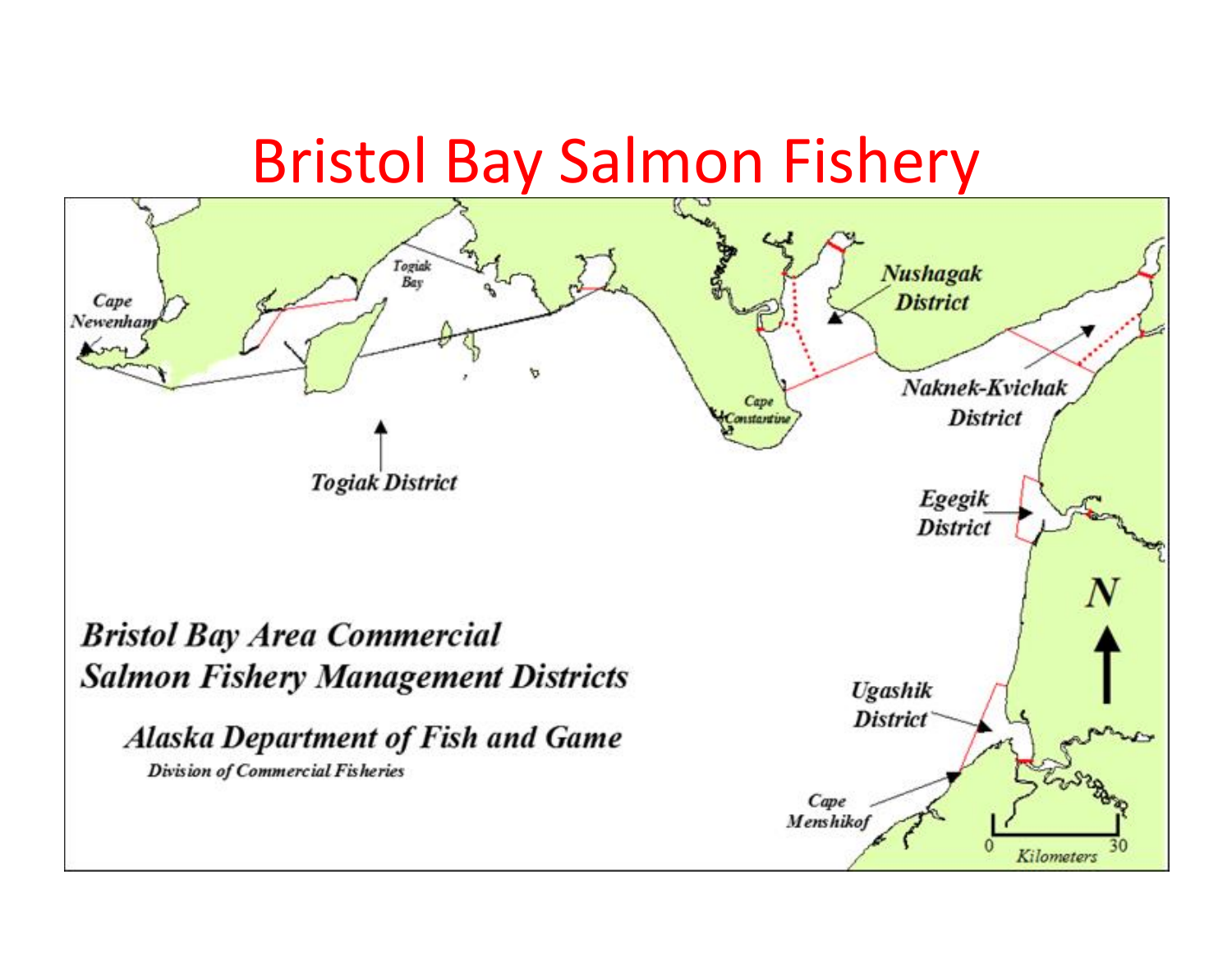## First Report – BEG setting

Alternative Approaches to Biological Escapement Goals

- Theoretical "Maximum Sustained Yield" MSY
- Augment the analysis of ADF&G (2012)
- Estimated fish abundance prior to when fishing started to calibrate models (lake sediments)
- Accounted for variation and shifts in productivity over time
- • Generally, *additional information leads to BEGs that are smaller*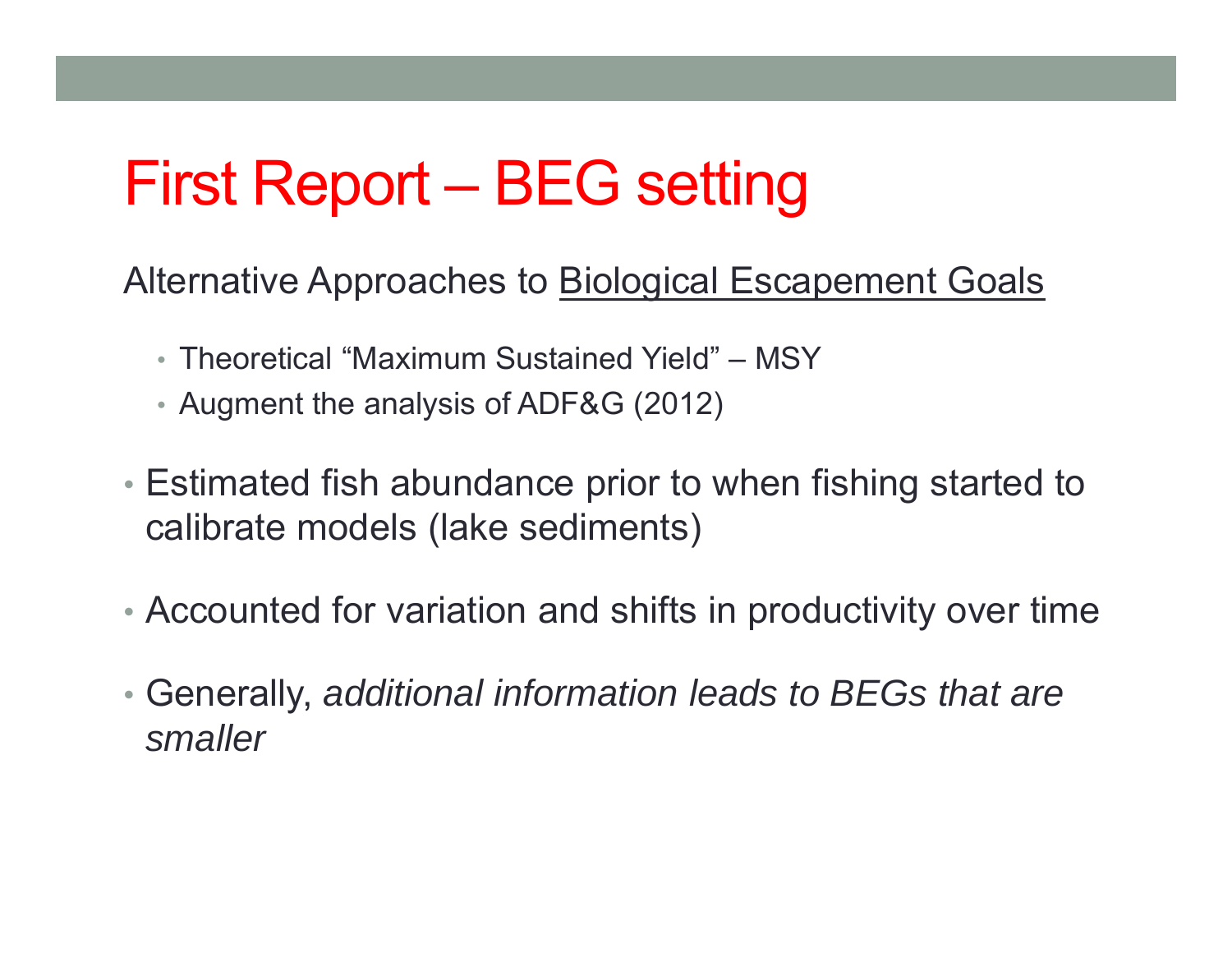## Second Report – "The OEG part"

- Naknek, December 2012 ADF&G proposed to raise escapement goals, again
- Some believed larger runs would not necessarily lead to greater catch or greater value of the catch, and possibly less of both
	- Movement to adopt OEGs at current SEG levels.
	- Deferred decision and implementing new SEGs until 2015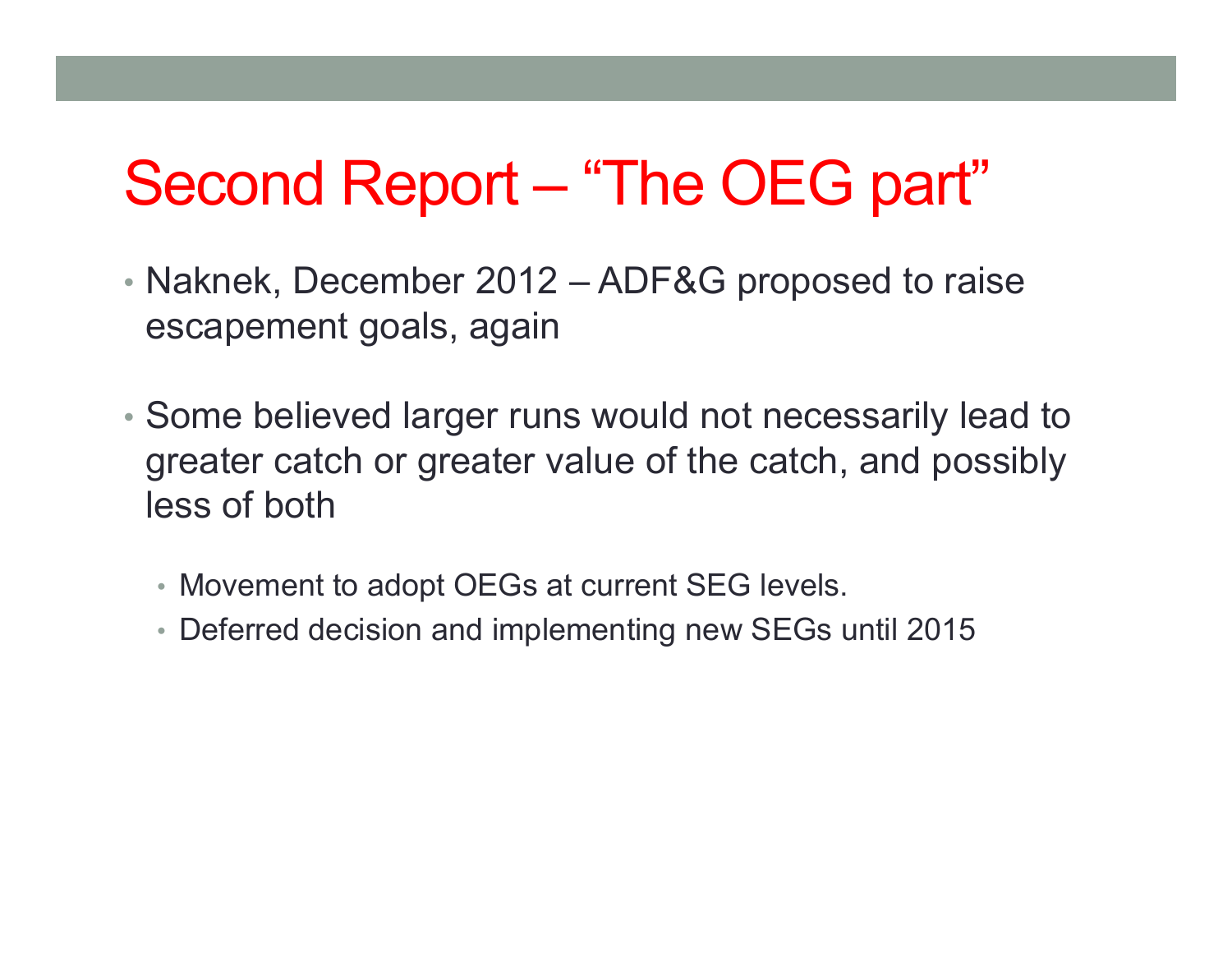# Study Approach

- Three integrated computer models to mimic key relationships, many on a daily basis
	- Fish stock dynamics, accounts for feedbacks to future returns
	- Fishery management, in-season decision making
	- Harvesting and processing
		- Amount of fish caught and processed
		- Amount by product forms and market prices
- Simulate the fishery daily over 100 seasons into the future, replicate 100 times
	- Done for each escapement goal policy
	- Size and variation in catch, escapement, run, and value of catch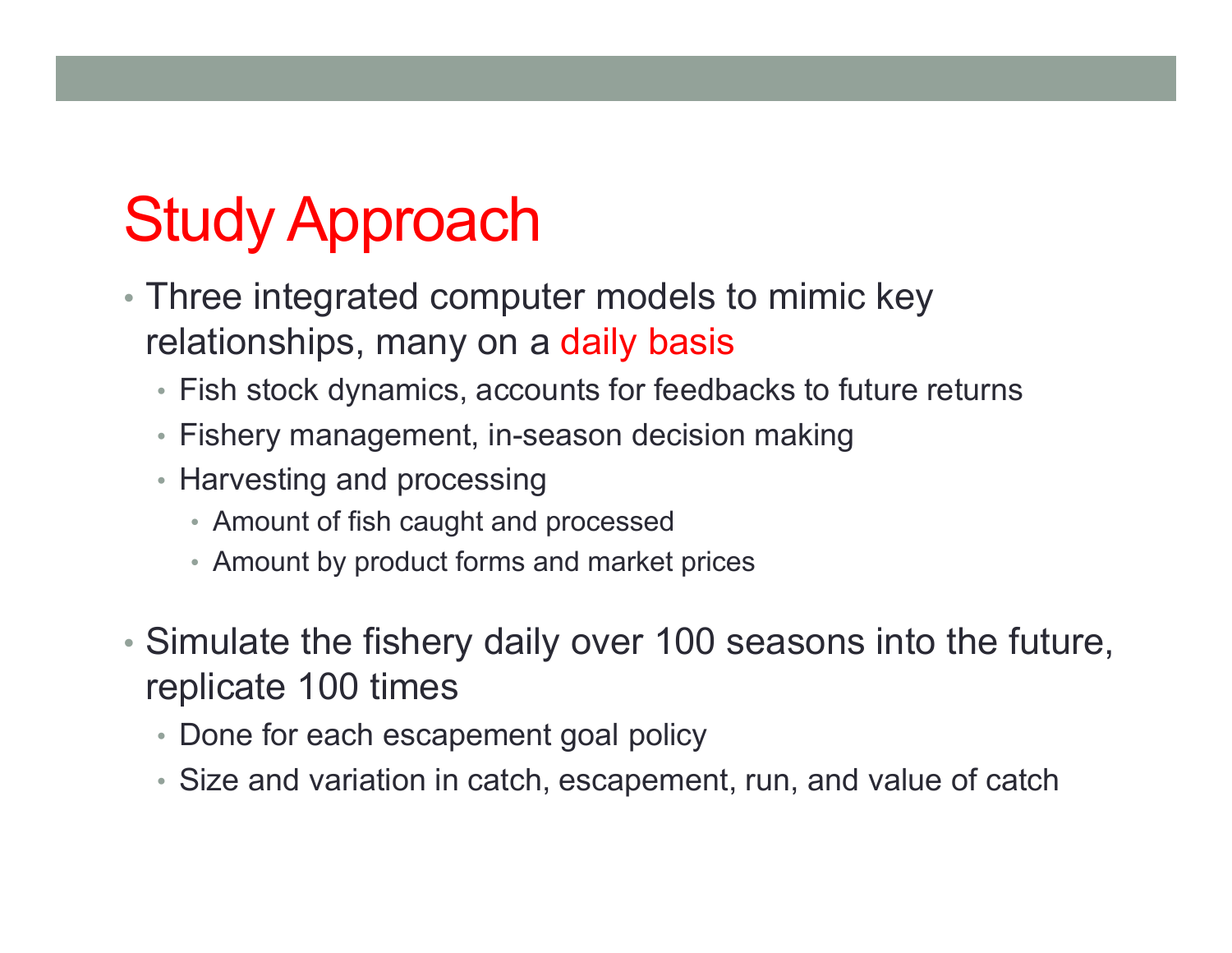### Examined Four Escapement Goal Policies

- 1. Current SEGs
- 2.Proposed SEGs (ADF&G, 2012)
- 3.BEGs (ADF&G, 2012)
- 4. Total-run based EGs
	- Two ranges, vary with run size

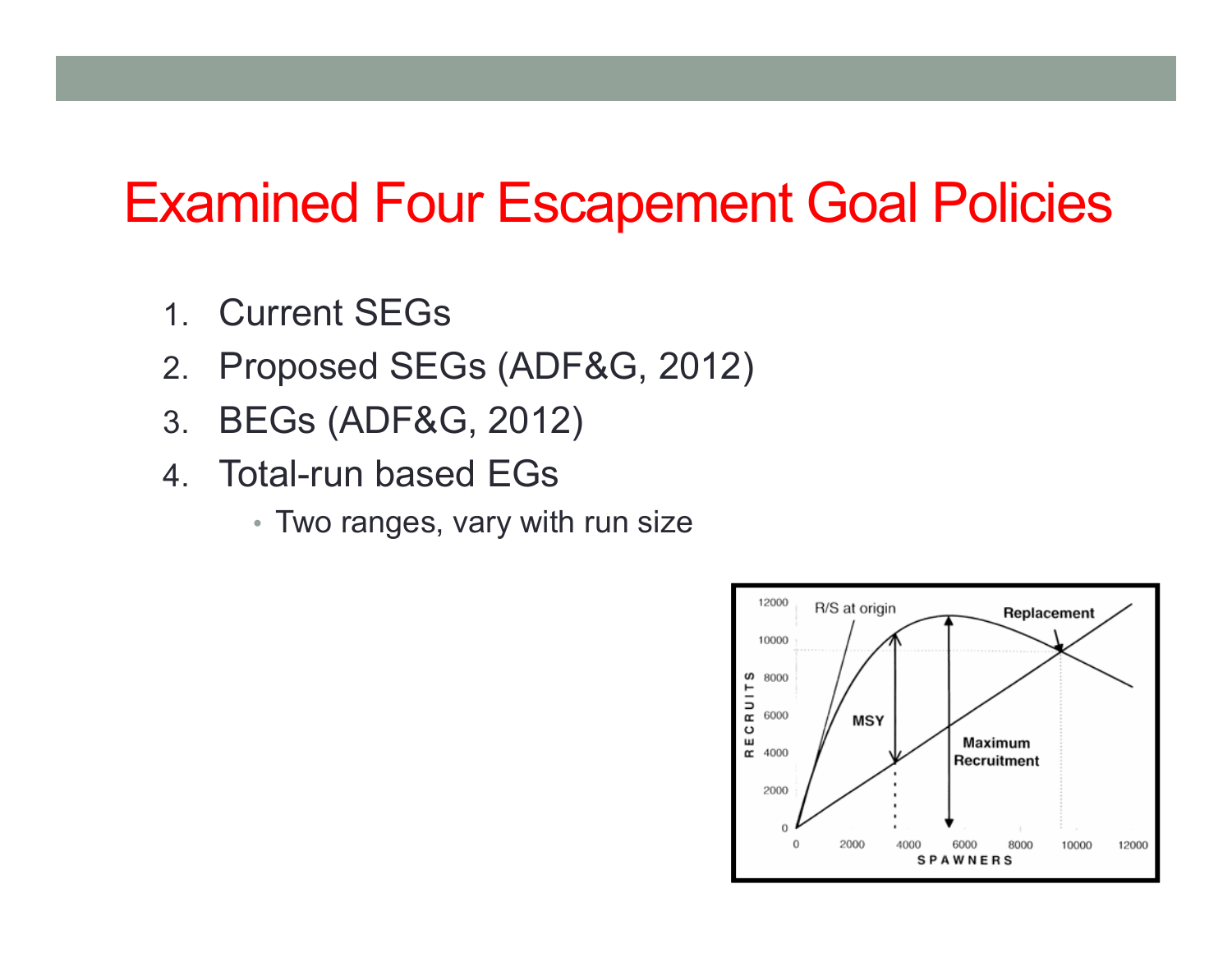## Economic Modeling

- Processor model
	- Preseason staffing decisions (daily capacity)
	- Daily product-form decisions
	- Long-term capital investments in capacity
- Pricing model
	- Wholesale price by product form quantity and global markets
	- Ex-vessel price from product-form prices and production quantities; are estimated using a processing margin sharing equation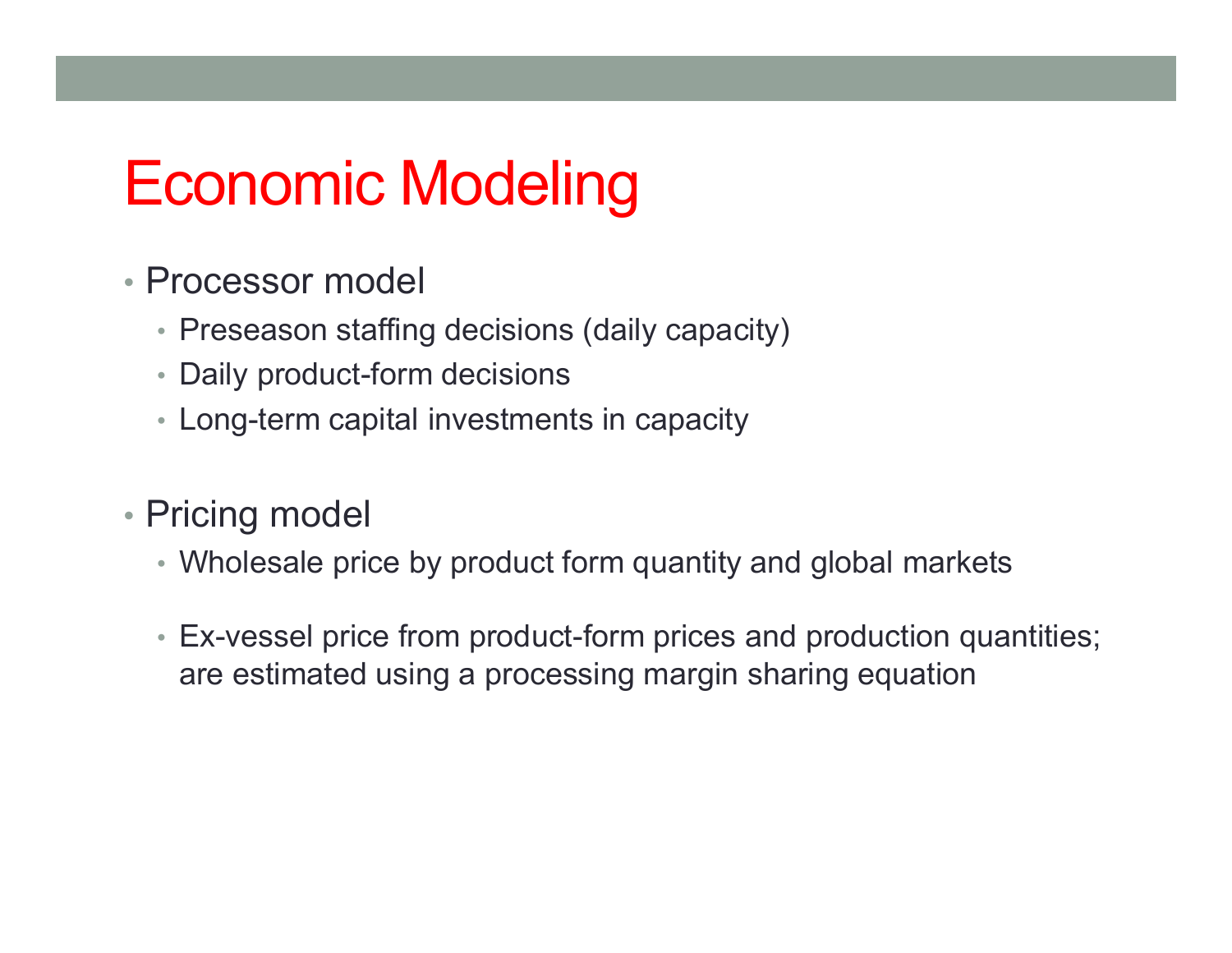## Product-Mix Decisions





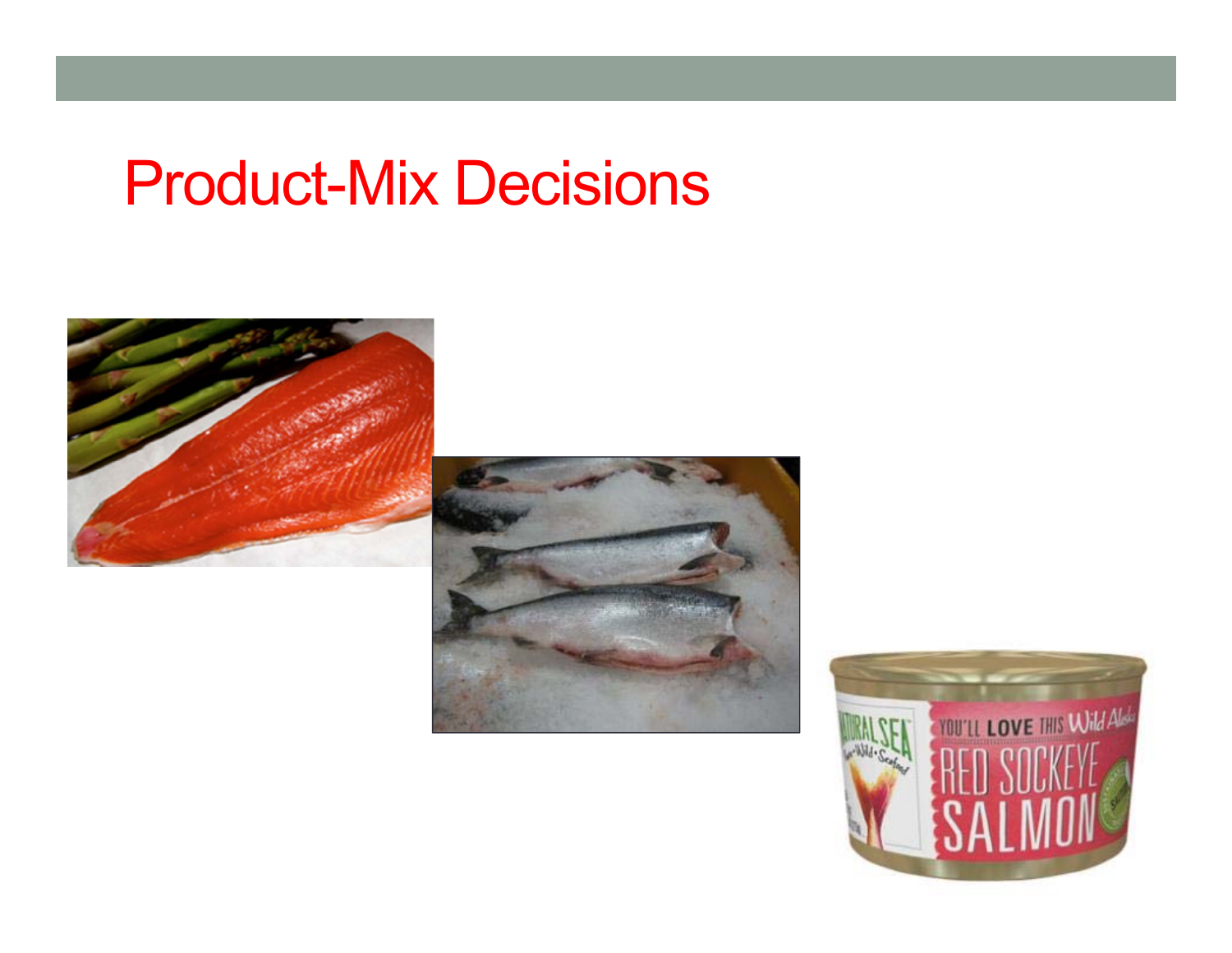### Economic Modeling – capacity constraints

- Processors gear up based on pre-season expectations
- When daily processing capacity was met, fishermen put on limits, excess potential catch was moved to escapement

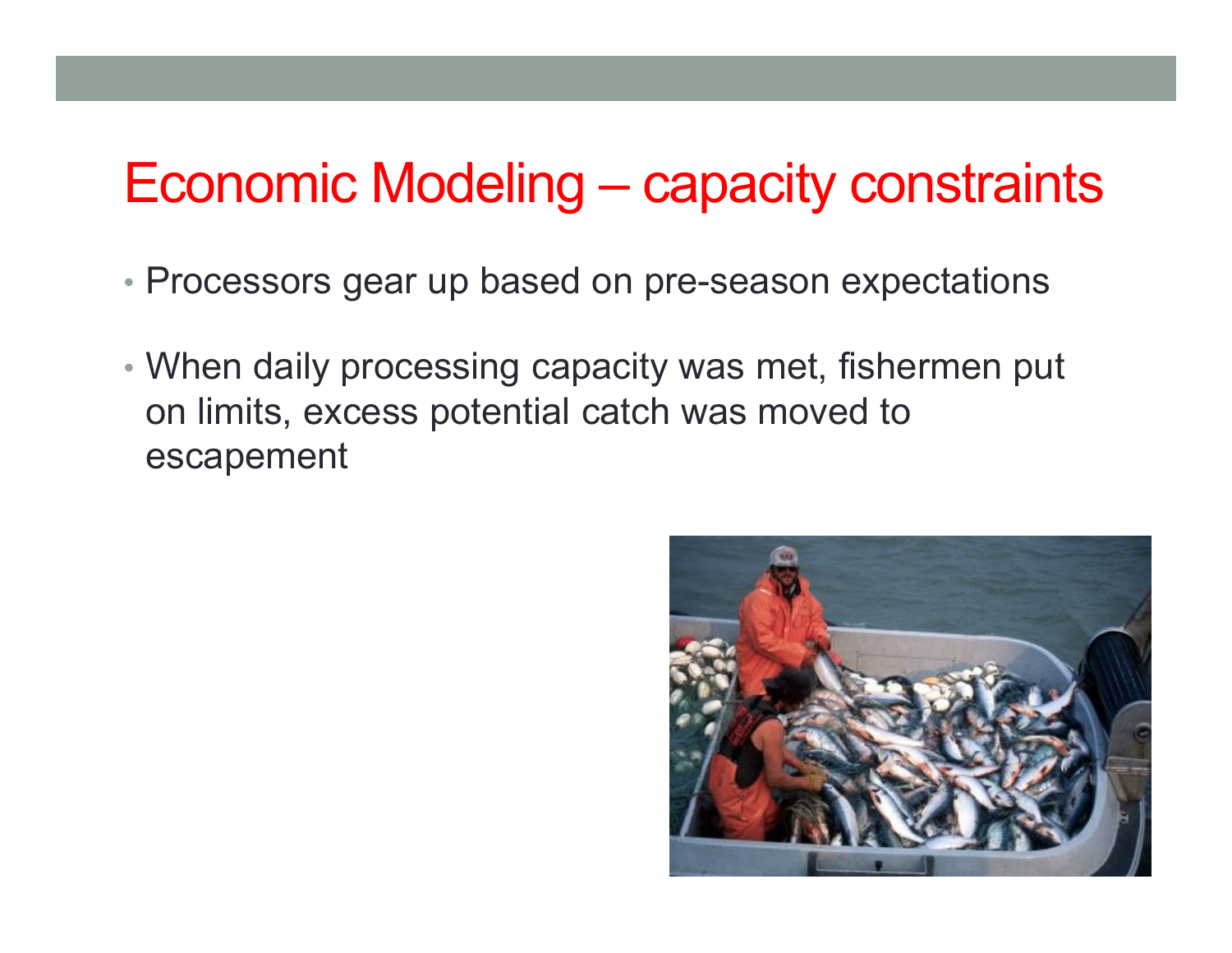## Economic Treatment of Higher Goals

- Were careful to give larger escapements a "fair hearing"… to avoid perception of bias.
	- Allowed processor capitalization to increase for larger runs, but ignored costs of this
	- No discount rates were used for future catches
	- Ignore impact of building escapement up during transition period
		- Results are from the last 74 years of the 100-year simulations

Therefore, overestimated economic performance of BEGs, but was a good thing to do.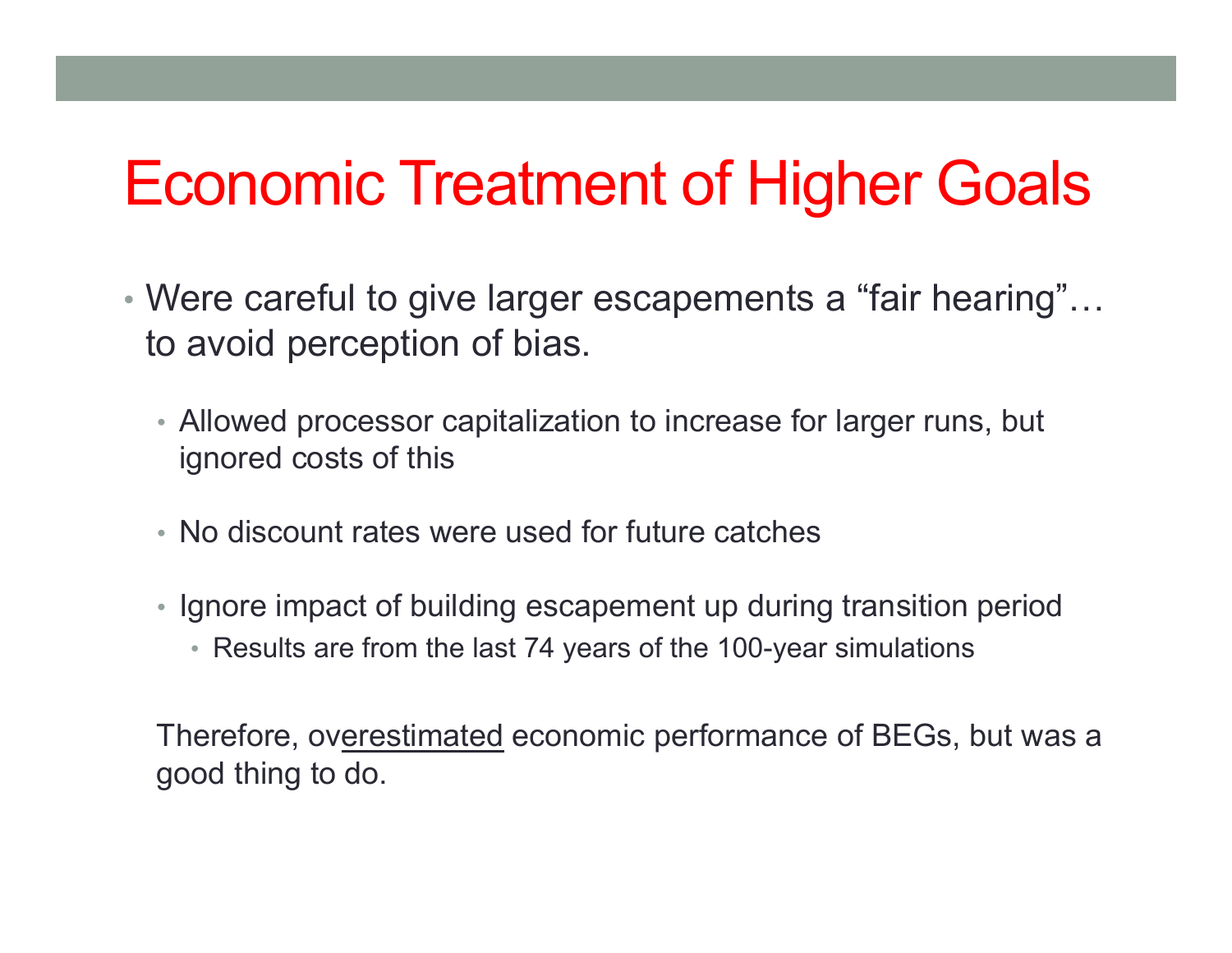## Selected Key Findings

- 1. Higher escapement goals will produce larger and more variable runs and escapements, but not necessarily larger catches
	- Pursuing MSY leads to less than past and proposed SEGs
- 2. Current and ADF&G proposed SEGs are biologically and economically good
	- Improved if vary with total run?
- 3. Future EG evaluations should consider dynamics of the fish and fishery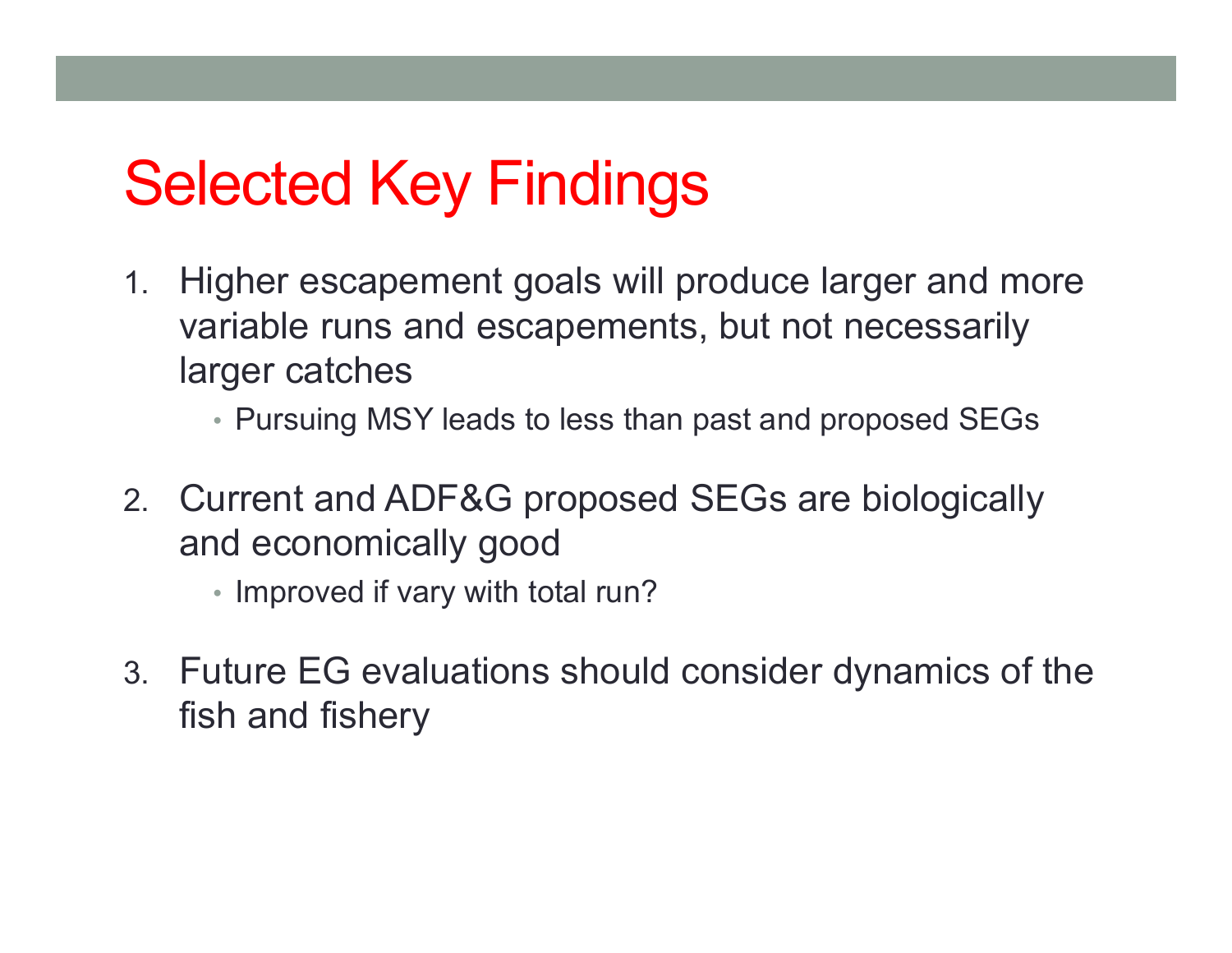1. Higher escapement goals will produce larger and more variable runs and escapements, but not necessarily larger catches

Pursuing MSY leads to less yield than past and proposed SEGs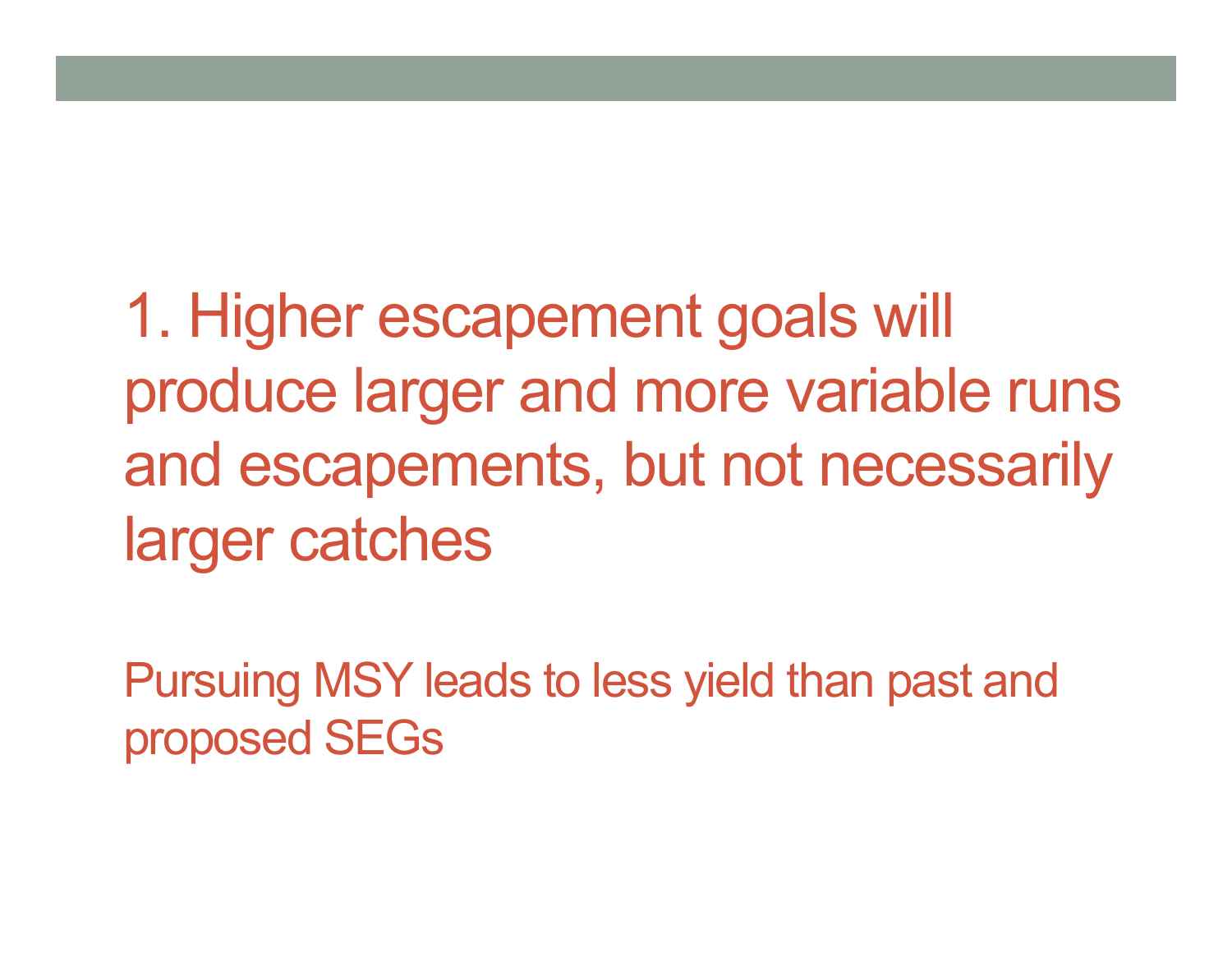### Bay-wide Run (last 74 years of simulation)

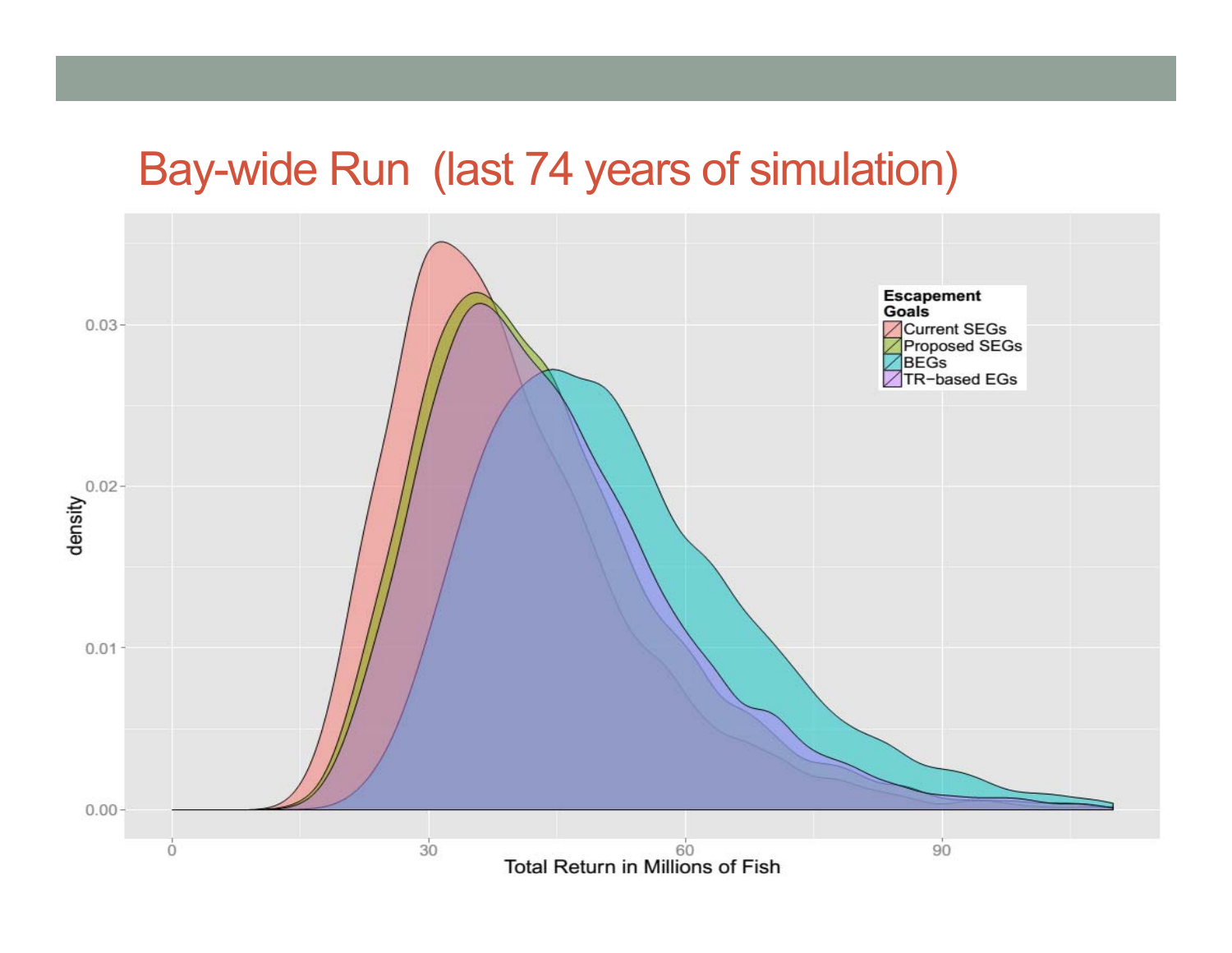### Bay-wide Catch (after transition period)

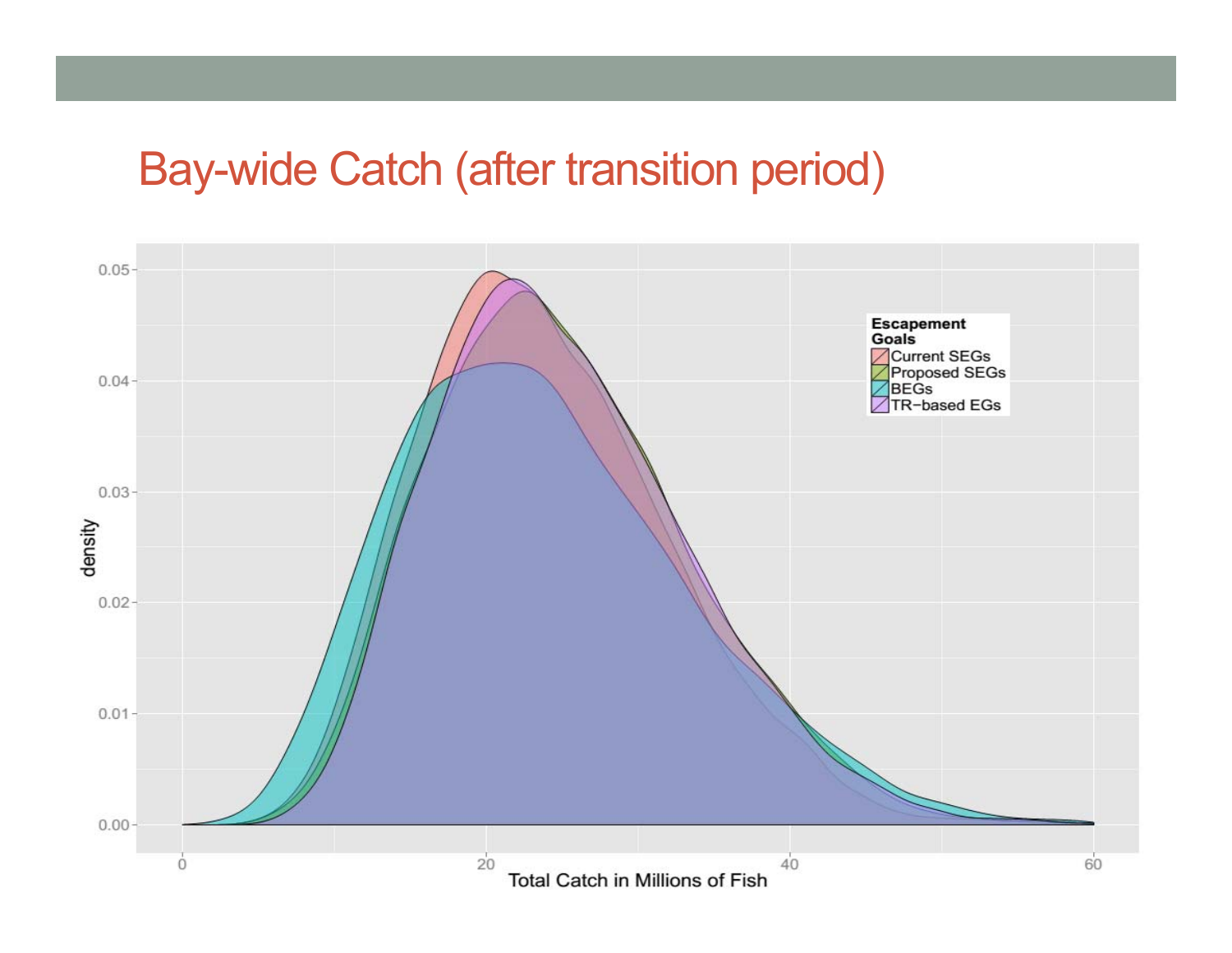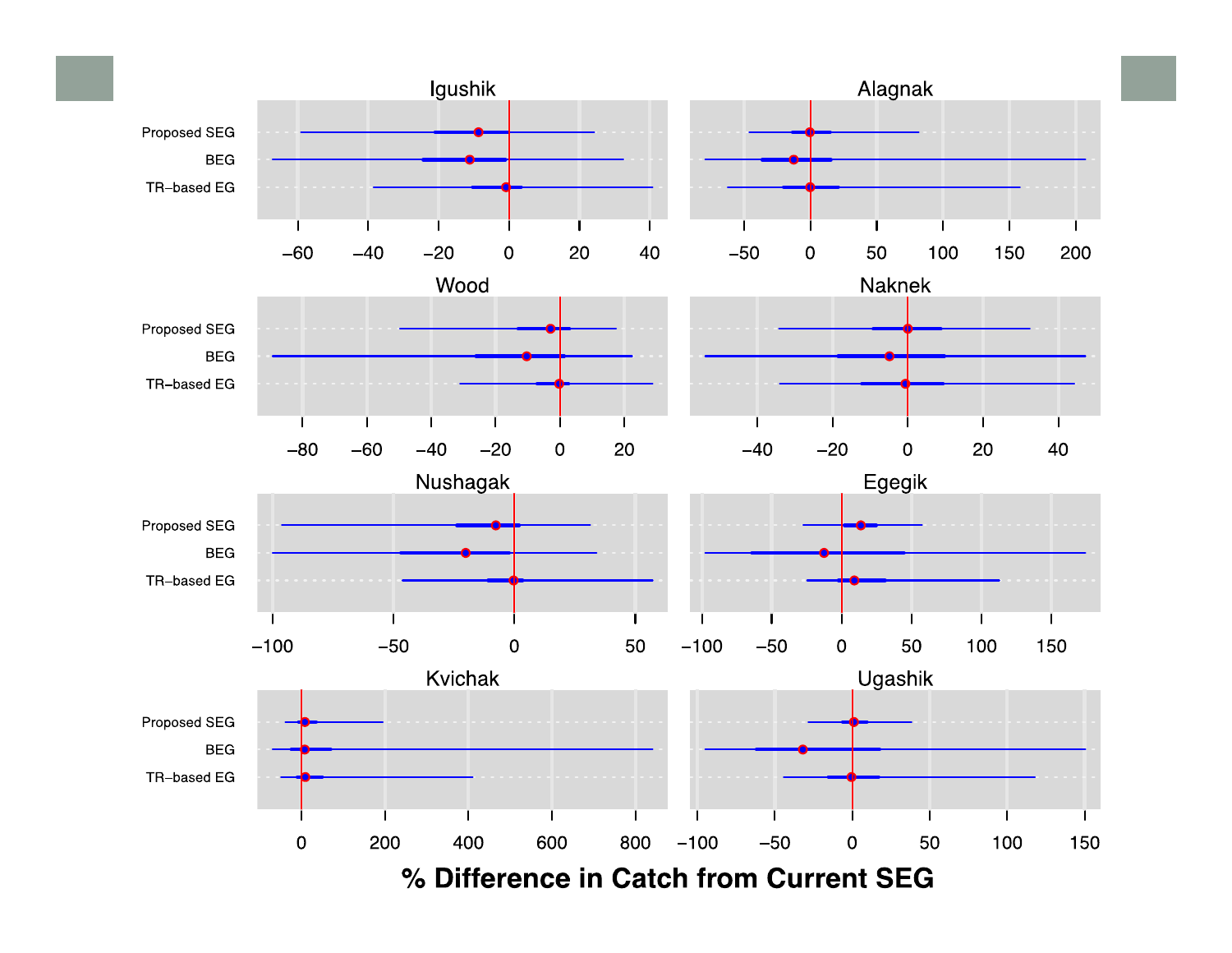## Theoretical MSY not really MSY?

- Sustainable salmon policy says pursue MSY when you have sufficient data, i.e., in Bristol Bay
- Yet in the Bay, it does not lead to greatest yield
- So why continue with theoretical BEG setting?

#### **Implications**

- Can current SEGs be called BEGs?
- In Bristol Bay, is an SEG a BEG, which is also an OEG?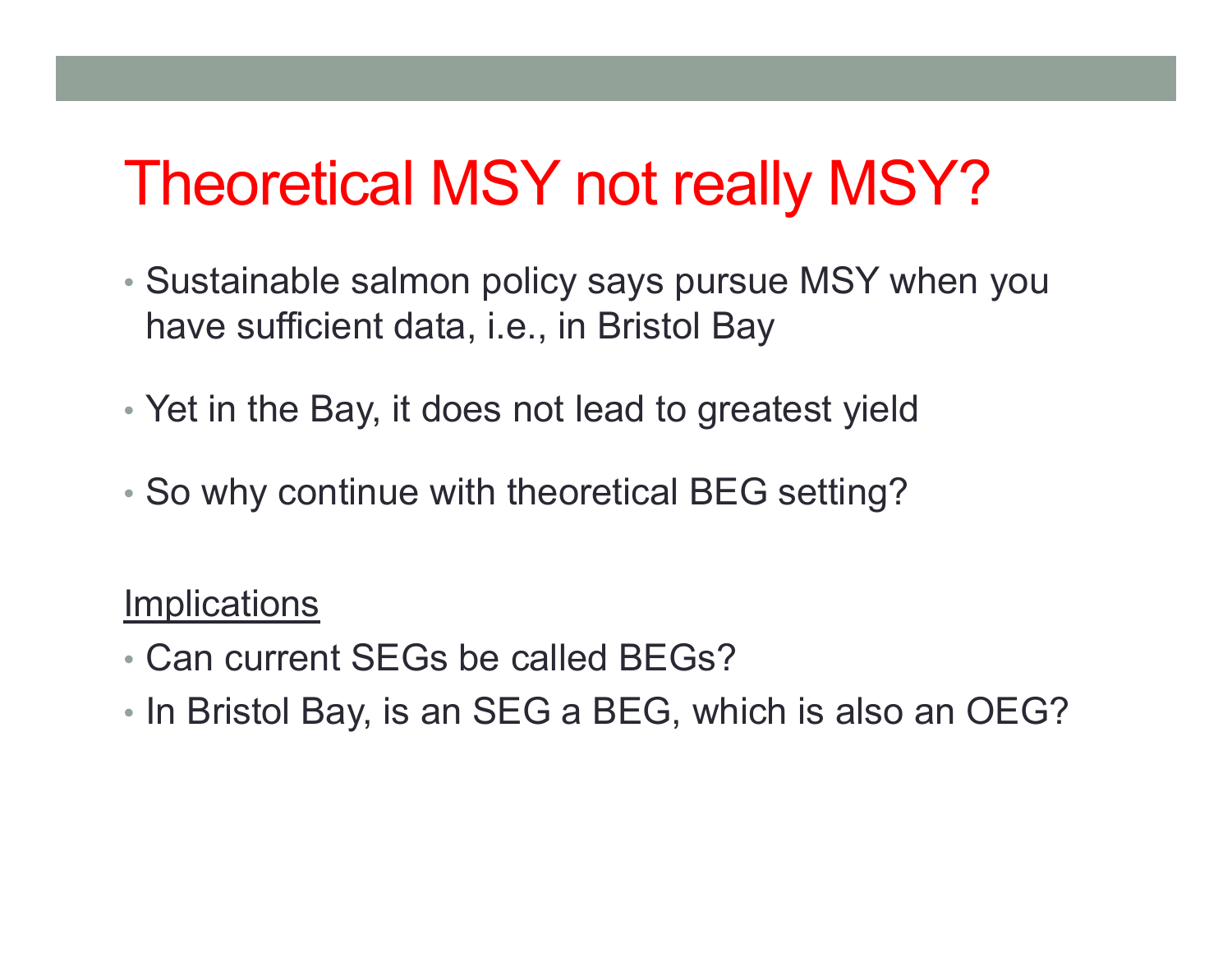## 2. Current and Proposed SEGs are Biologically and Economically Robust

- Greater catch
- Greater value of harvest
- Lower probability of very small catches

Compared to BEGs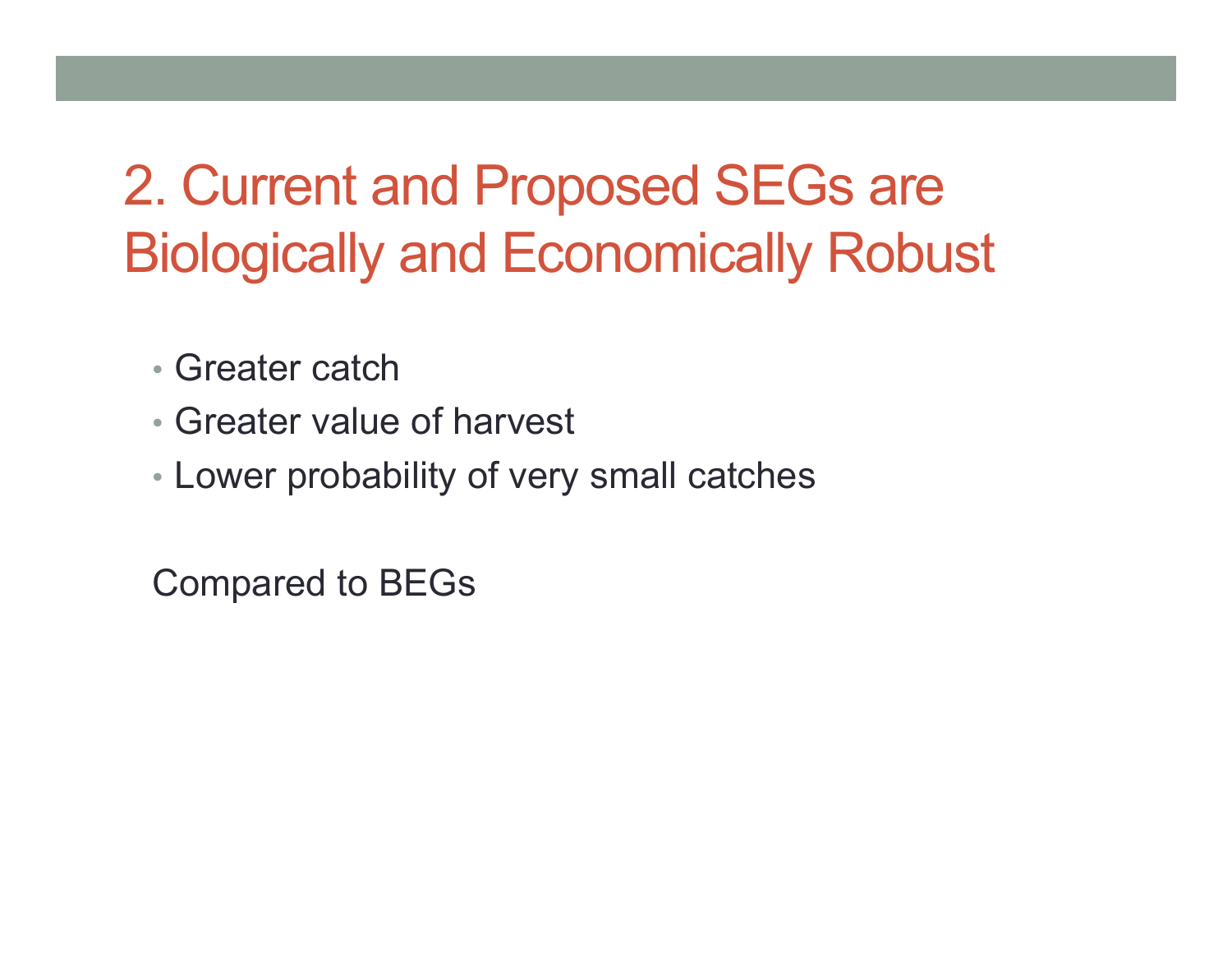### Bay-wide Revenue to Fishermen (after transition)

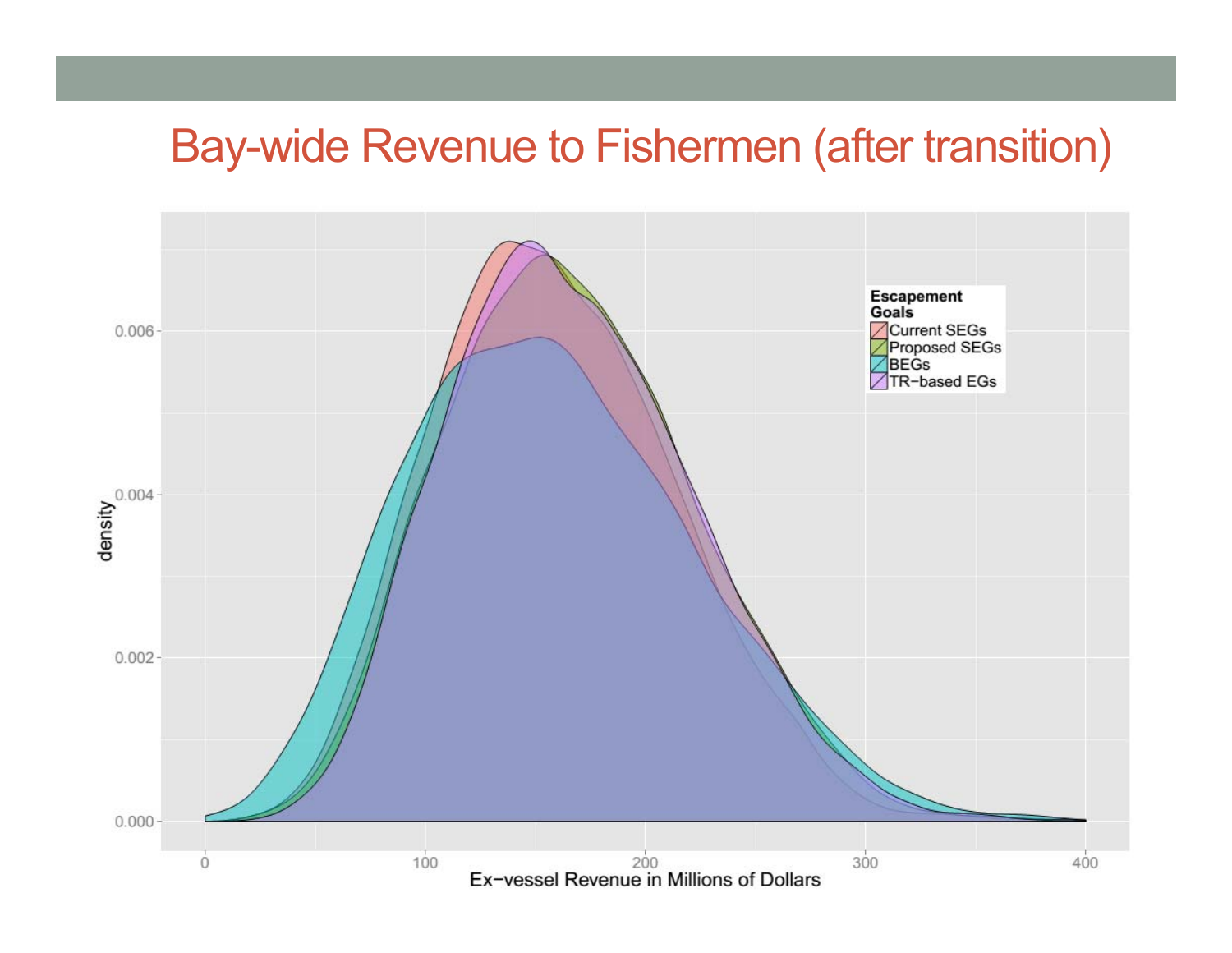### Ugashik, Revenue to Fishermen

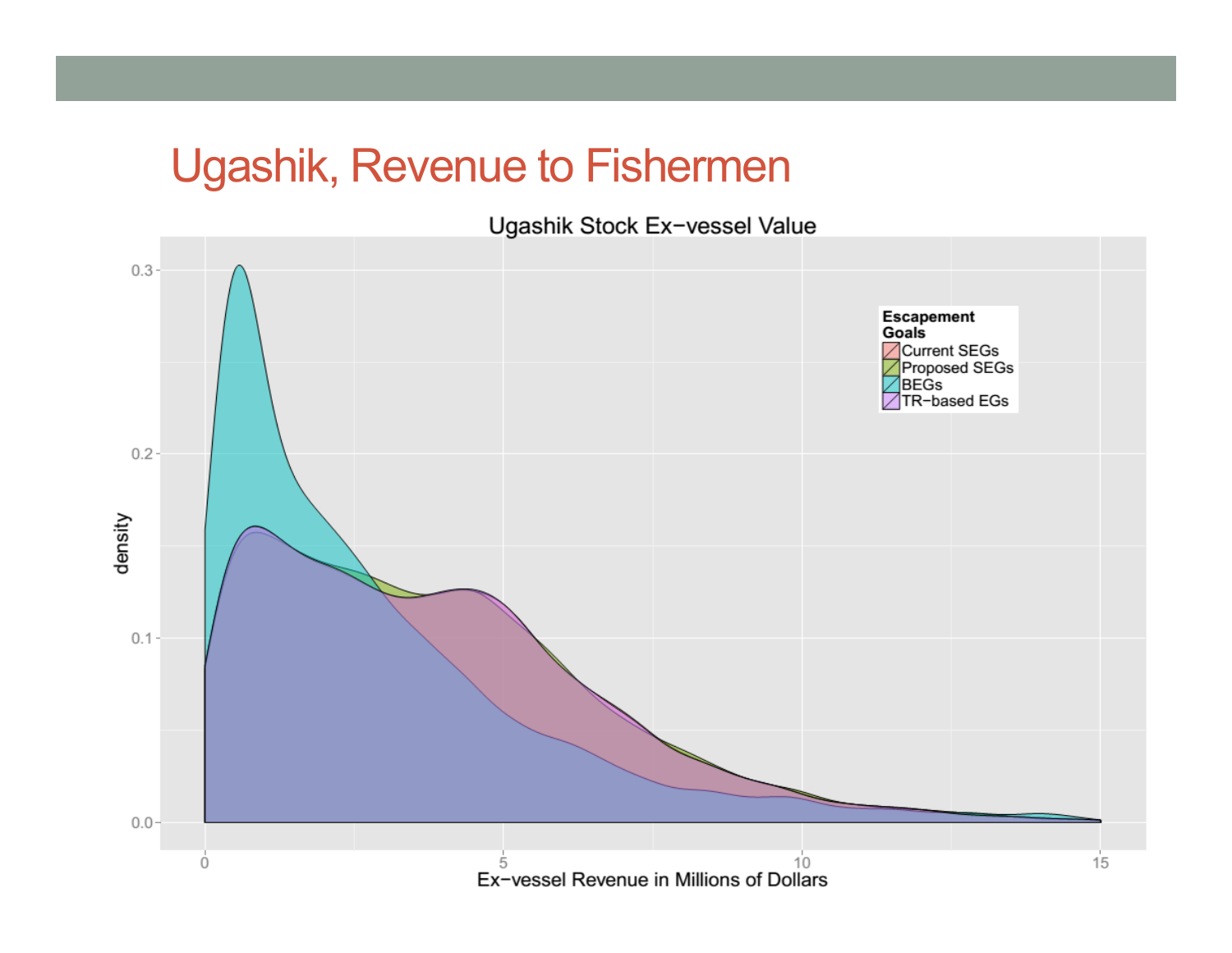### Wholesale Revenue, Bay-wide

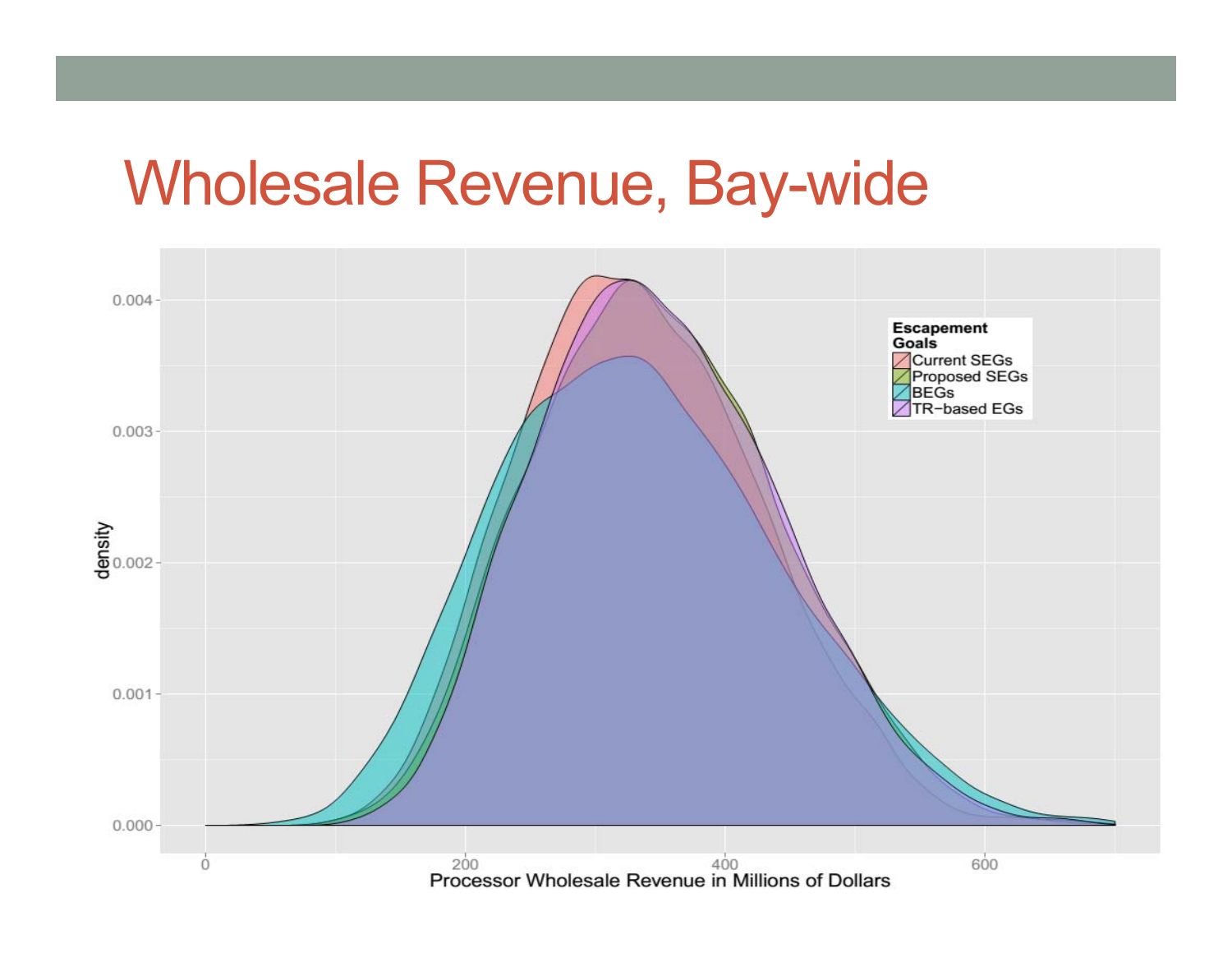### A cost of variability: Chances of small Bay-wide catch

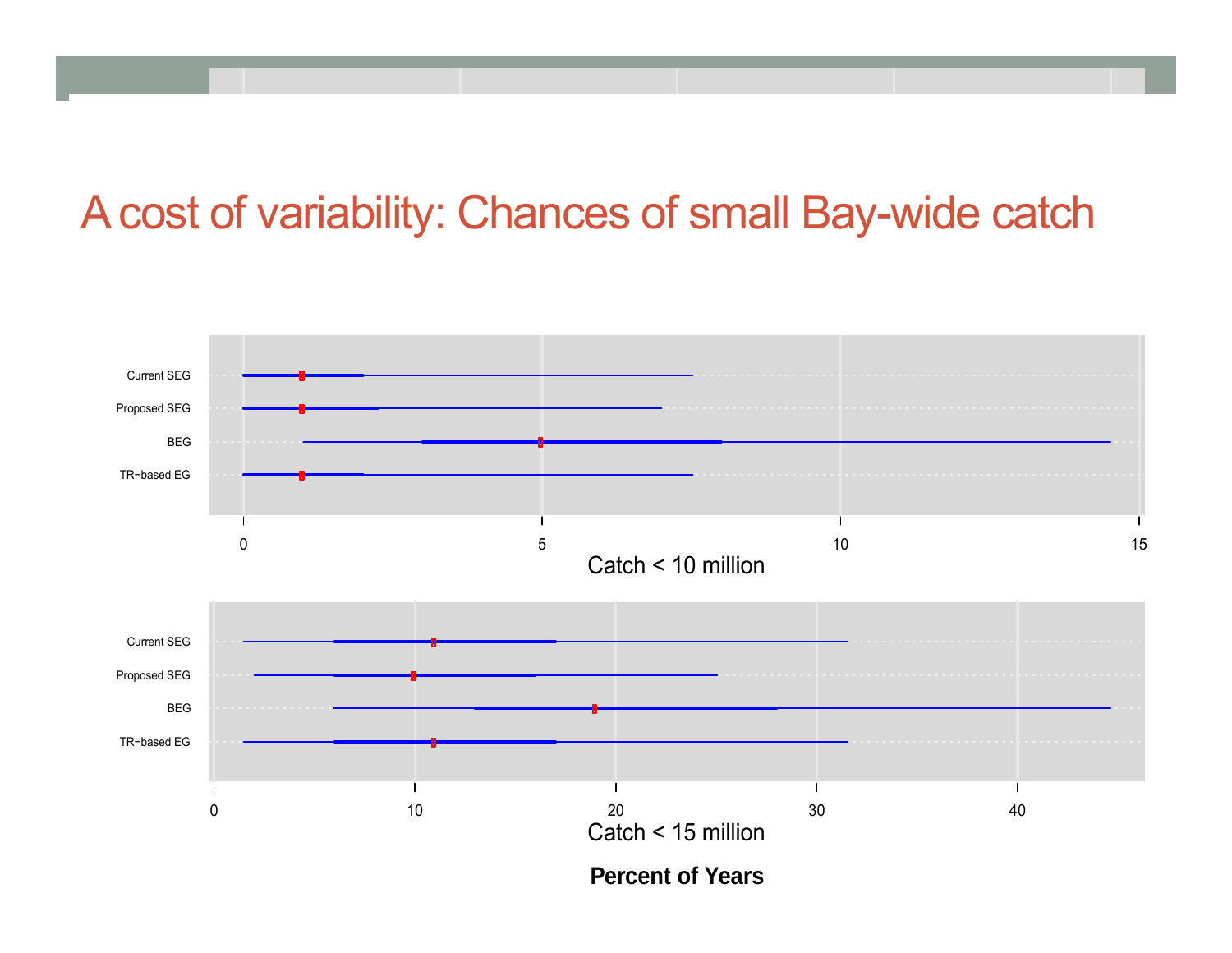## 4. Escapement Goal Setting in Future

• Stock dynamics, fishery management, and industry structure can alter conclusions as to how best to achieve maximum yield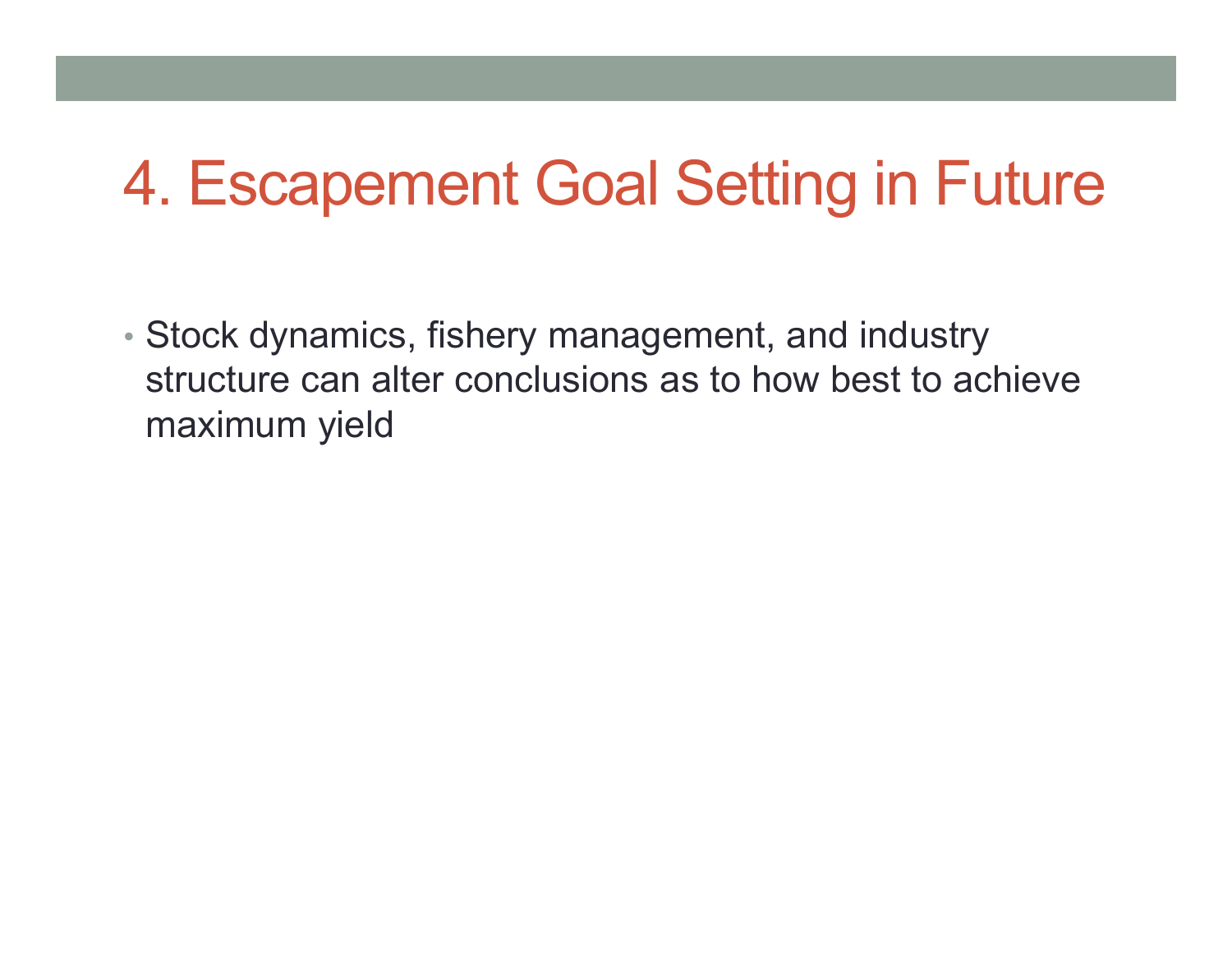## What does the Advisory Panel Recommend to ADF&G and the Board of Fisheries?

#### Considered

- Policies that offer flexibility
- Maximize revenue across range of future conditions
- Minimize catch variability and low-catch years

Developed simple, 2-part unanimous recommendation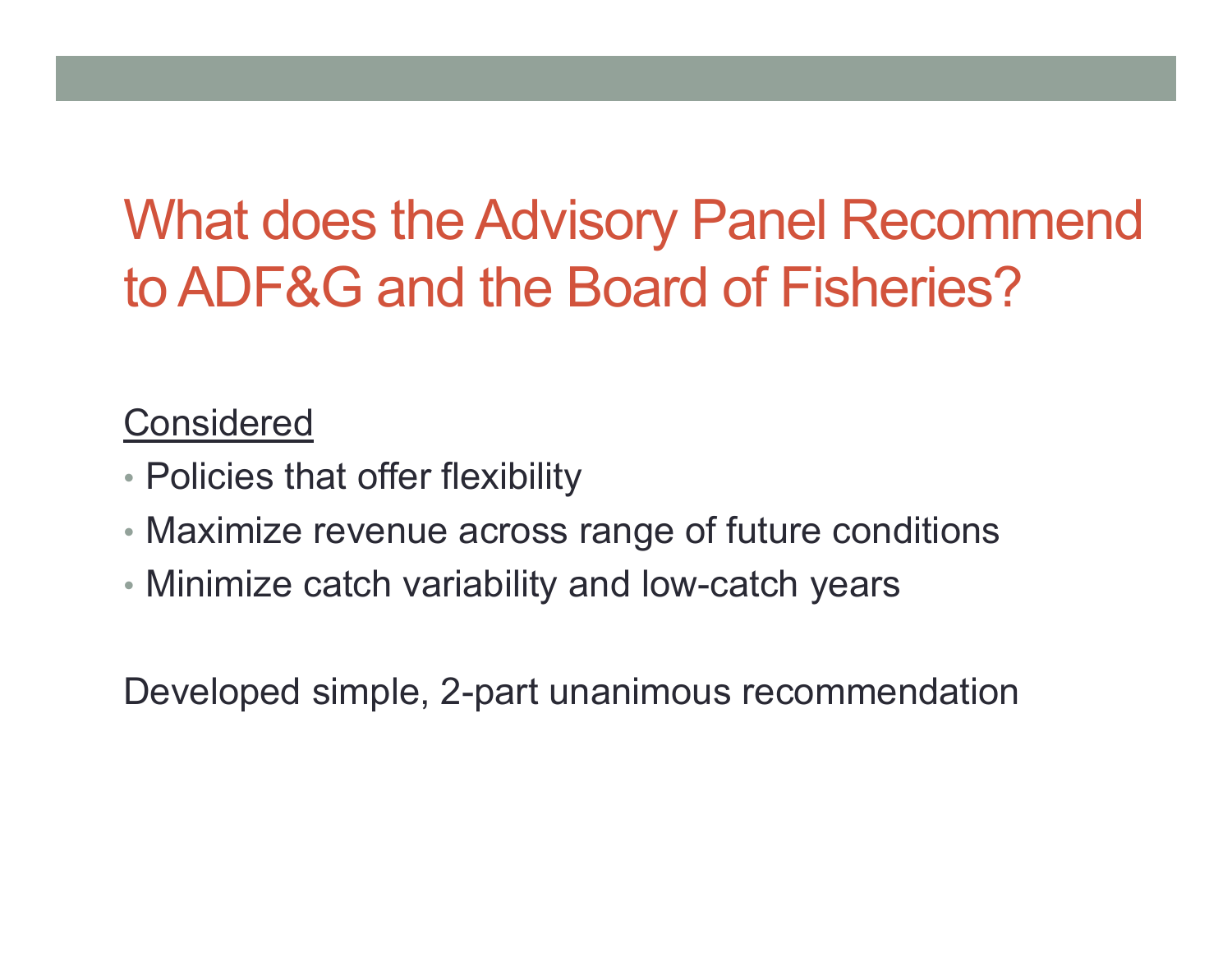### AP recommendation, 1 of 2

- Get ADF&G adopt wider range for the SEG
	- Hybrid of current SEGs and proposed SEGs

|                                           |                                             |               | Table 1. Old and proposed escapement goals for six sockeye salmon stocks in Bristol Bay, March 2015. |            |            |                  |
|-------------------------------------------|---------------------------------------------|---------------|------------------------------------------------------------------------------------------------------|------------|------------|------------------|
| <b>Number of Fish in Thousands</b>        |                                             |               |                                                                                                      |            |            |                  |
|                                           | <b>Escapement Goal Ranges and Midpoints</b> |               |                                                                                                      |            |            |                  |
|                                           |                                             | ADF&G         | <b>Advisory Panel</b>                                                                                | Lower half | Upper half | Average run      |
|                                           | Old SEGs                                    | proposed SEGs | (AP)                                                                                                 | of AP EG   | of AP EG   | size (millions), |
| Stock                                     | (thru 2014)                                 | for 2015      | Recommended                                                                                          | range      | range      | 1977-2014*       |
| <b>Ugashik</b>                            |                                             |               |                                                                                                      |            |            |                  |
| Lower                                     | 500                                         | 600           | 500                                                                                                  | 500        | 950        | 3.7              |
| Upper                                     | 1,200                                       | 1,400         | 1,400                                                                                                | 950        | 1,400      |                  |
| Mid                                       | 850                                         | 1,000         | 950                                                                                                  |            |            |                  |
| Egegik                                    |                                             |               |                                                                                                      |            |            |                  |
| Lower                                     | 800                                         | 900           | 800                                                                                                  | 800        | 1,400      | 7.8              |
| Upper                                     | 1,400                                       | 2,000         | 2,000                                                                                                | 1,400      | 2,000      |                  |
| Mid                                       | 1,100                                       | 1,450         | 1,400                                                                                                |            |            |                  |
| Igushik                                   |                                             |               |                                                                                                      |            |            |                  |
| Lower                                     | 150                                         | 200           | 150                                                                                                  | 150        | 275        | 0.84             |
| Upper                                     | 300                                         | 400           | 400                                                                                                  | 275        | 400        |                  |
| Mid                                       | 225                                         | 300           | 275                                                                                                  |            |            |                  |
| <b>Naknek</b>                             |                                             |               |                                                                                                      |            |            |                  |
| Lower                                     | 800                                         | 900           | 800                                                                                                  | 800        | 1,400      | 4.3              |
| Upper                                     | 1,400                                       | 2,000         | 2,000                                                                                                | 1,400      | 2,000      |                  |
| Mid                                       | 1,100                                       | 1,450         | 1,400                                                                                                |            |            |                  |
| Wood                                      |                                             |               |                                                                                                      |            |            |                  |
| Lower                                     | 700                                         | 800           | 700                                                                                                  | 700        | 1,250      | 4.6              |
| Upper                                     | 1,500                                       | 1,800         | 1,800                                                                                                | 1,250      | 1,800      |                  |
| Mid                                       | 1,100                                       | 1,300         | 1,250                                                                                                |            |            |                  |
| <b>Nushagak</b>                           |                                             |               |                                                                                                      |            |            |                  |
| Lower                                     | 370                                         | 400           | 370                                                                                                  | 370        | 635        | 1.6              |
| Upper                                     | 840                                         | 900           | 900                                                                                                  | 635        | 900        |                  |
| Mid                                       | 655                                         | 700           | 635                                                                                                  |            |            |                  |
| <b>Kvichak</b><br>--------no change------ |                                             |               |                                                                                                      |            |            |                  |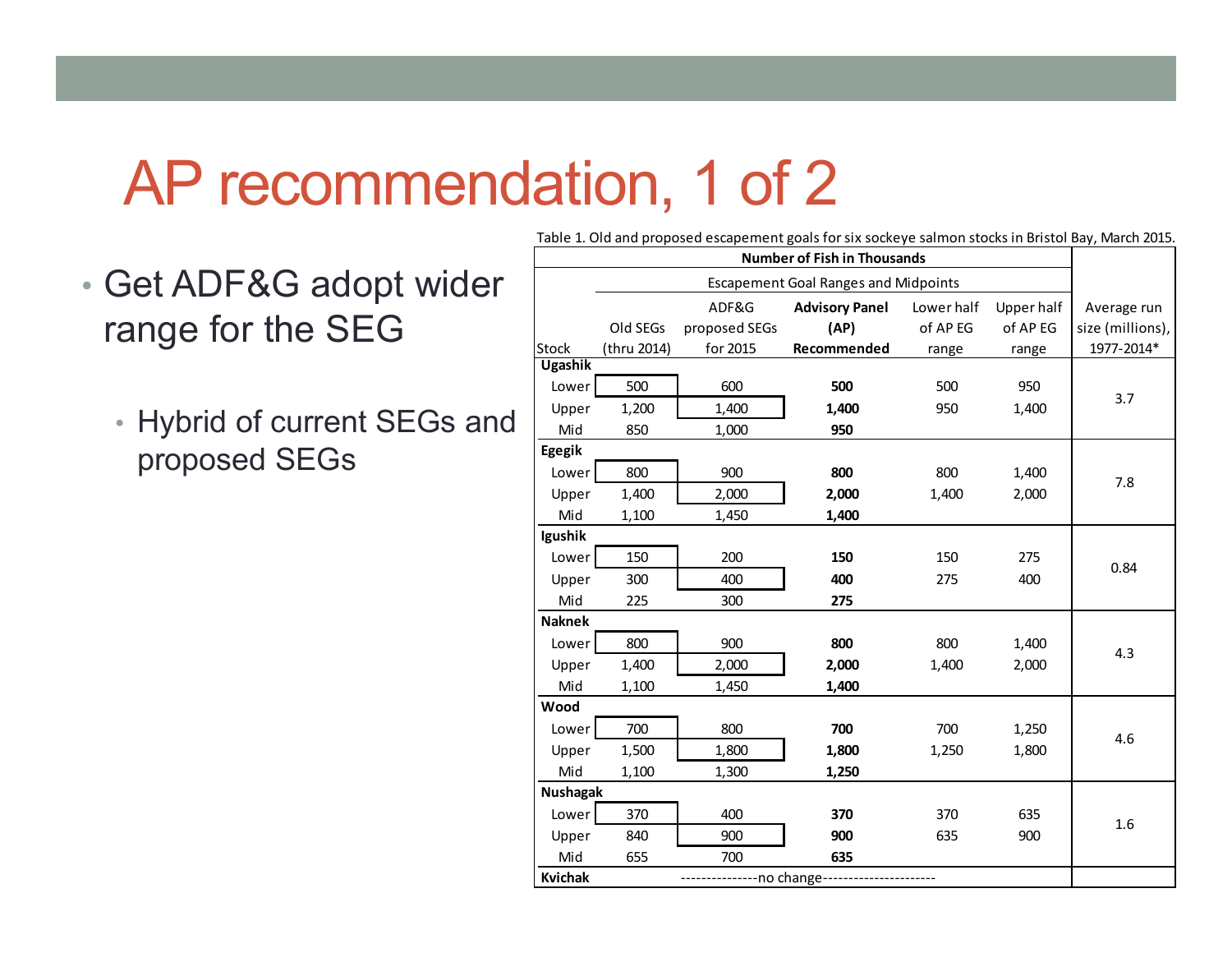## AP Recommendation, 2 of 2

• Explicitly guide management as to where to target within the escapement goal range, vary it with run size:

*Manage for escapement to fall within the lower or upper half of the adopted river-specific escapement goal ranges, commensurate with pre-season and ongoing in-season assessment of run strength to the fishing district.*

Unanimous recommendations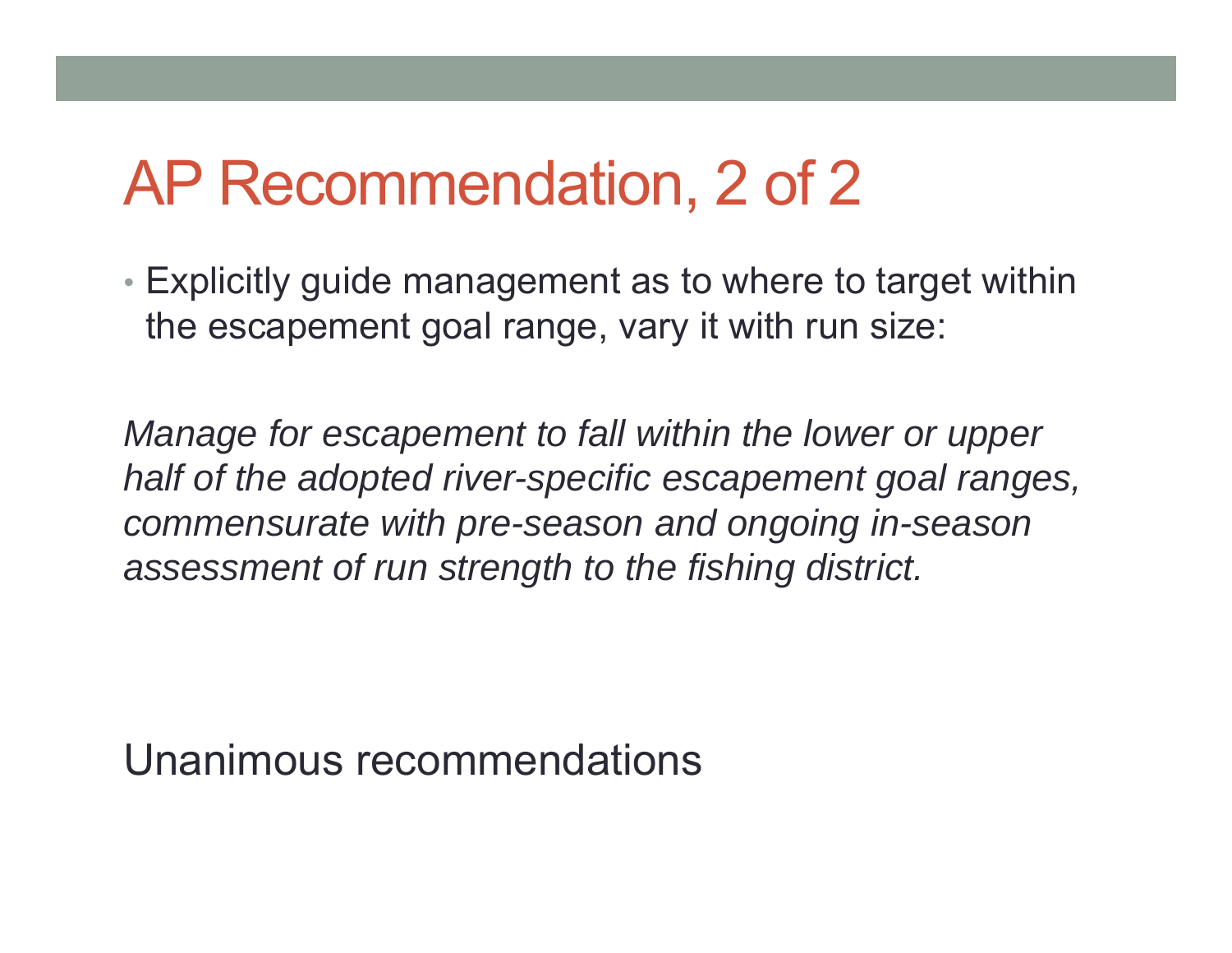## Where's the OEG?

- Not needed
- SEGs and regulatory language/guidance provide for maximum biological yield and economic yield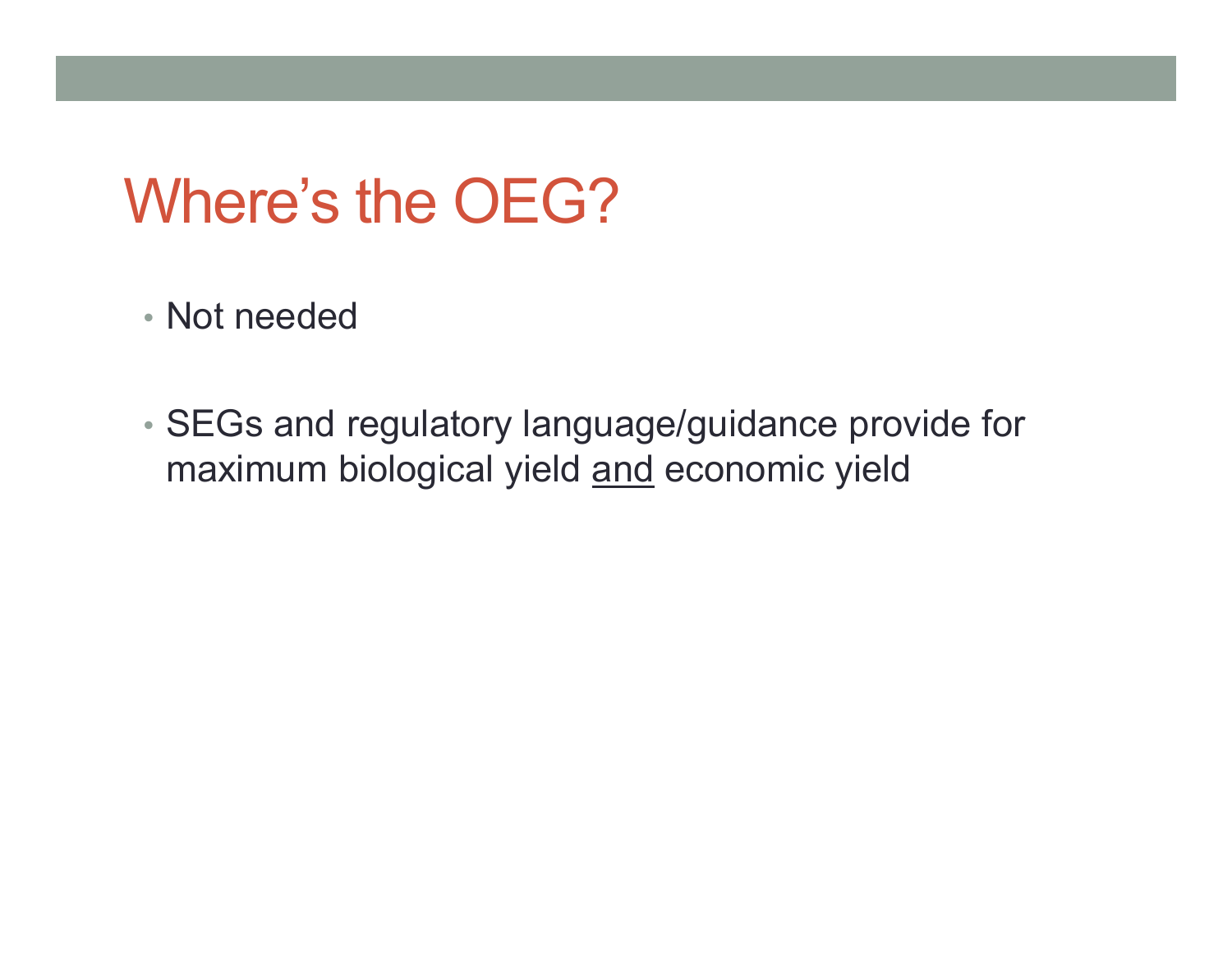# Predicted consequences of new SEGs and regulatory change?

- Somewhat larger and, as importantly, less variable annual catches
- Transfers some of the annual variation in run size from the catch to the escapement
- Will probe the upper ranges of escapement when the fish are of least value as catch
	- Greater contrast in escapements will lead to better EGs in future